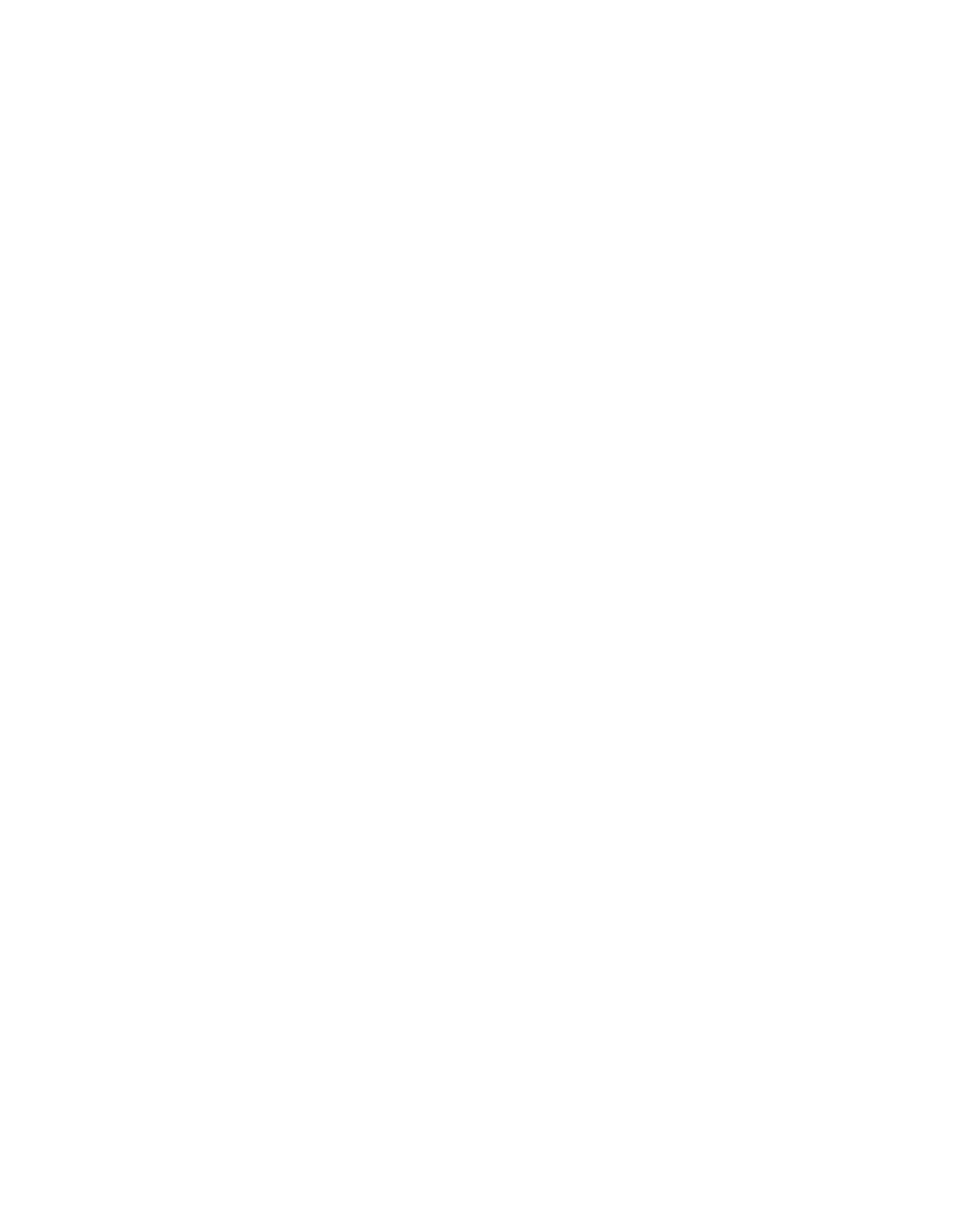| <b>Table of Contents</b> |                                            |   |
|--------------------------|--------------------------------------------|---|
|                          |                                            |   |
|                          |                                            | 3 |
| <b>SECTION 1</b>         | THE HEALTH CARE SAFETY NET IN              |   |
|                          |                                            |   |
|                          |                                            |   |
|                          |                                            |   |
|                          |                                            |   |
|                          |                                            |   |
| <b>SECTION 2</b>         | THE STATUS OF THE HEALTH CARE              |   |
|                          | <b>SAFETY NET IN METROPOLITAN PHOENIX:</b> |   |
|                          |                                            |   |
| <b>SECTION 3</b>         | IN THEIR OWN WORDS: RESULTS OF             |   |
|                          | <b>FOCUS GROUP MEETINGS WITH RESIDENTS</b> |   |
|                          |                                            |   |
| <b>SECTION 4</b>         | <b>EMERGENT AND NON-EMERGENT CARE</b>      |   |
|                          | AT ST. JOSEPH'S HOSPITAL AND MEDICAL       |   |
|                          |                                            |   |
| <b>SECTION 5</b>         | <b>IMPROVING CARE FOR UNINSURED AND</b>    |   |
|                          |                                            |   |
|                          |                                            |   |
|                          |                                            |   |
| <b>SECTION 6</b>         |                                            |   |
|                          |                                            |   |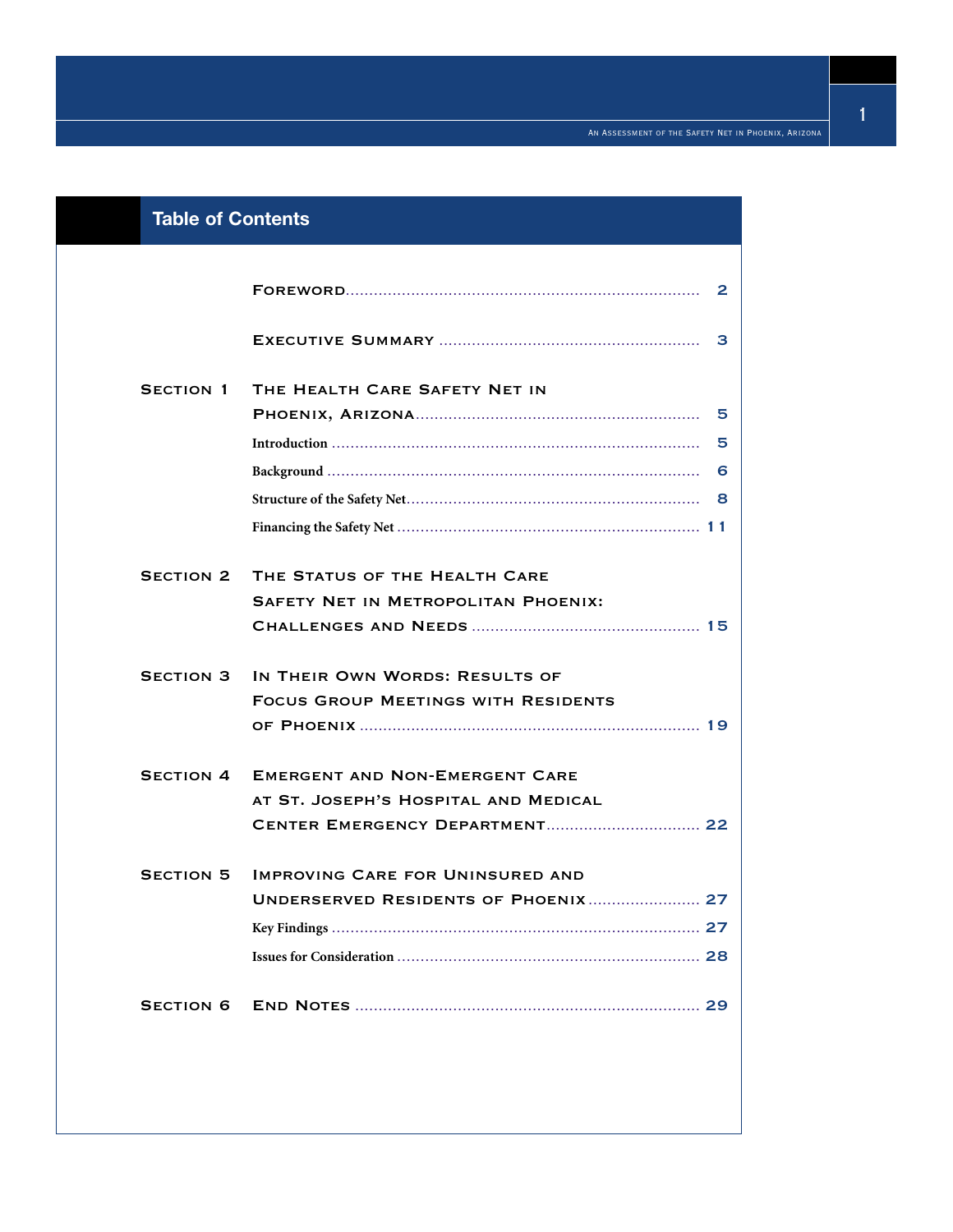#### **FOREWARD**

After several years of decline, the number of Americans without health insurance is climbing rapidly. Meanwhile erosion in tax revenues is driving states to cut funding for Medicaid. Both trends are hitting all health care providers hard, as they are simultaneously attempting to cope with a nursing shortage, escalating labor costs, and the adoption of expensive new technologies.

These forces are felt the most in the health care safety net. These providers of care for the poor, uninsured and other vulnerable populations have not had to face such a confluence of challenges in recent memory. They must survive in an industry in upheaval, while attempting to serve the ballooning numbers of our fellow Americans in need. They must also continue to provide a set of highly specialized services, such as burn, trauma and neonatal care to a broad swath of their local communities.

It is against this backdrop that we have assessed the "state of the safety net" in the Phoenix metropolitan area. Due to the foresight of the Robert Wood Johnson Foundation, a team of researchers at The George Washington University Medical Center led by Marsha Regenstein, PhD, MCP, has assessed the health of the safety net in ten United States communities. In each community we worked with a Community Partner—a local organization that helped us to identify the key issues and stakeholders. In Phoenix, we are deeply indebted to the St. Luke's Health Initiatives. These community partners have also committed to convening opinion leaders and others in their region to discuss the implications of the reports' findings. All of this was done as part of the *Urgent Matters* project, a national program designed to spur awareness of safety net issues while finding practical ways to relieve one symptom of distress—overcrowded emergency departments.

Our goal is to provide new analysis and information on what is happening today in the critical systems of care for the underserved in these communities. By doing so we seek to inform the health care discussions in these places and the nation, and to lay a foundation for rational change and improvement. We do not presume to know all the answers. But we believe that an objective analysis by an unbiased team can be immensely helpful to communities in need of a critical analysis of their safety net. This report seeks to meet this need.

> Bruce Siegel, MD, MPH Director, *Urgent Matters* Research Professor The George Washington University Medical Center School of Public Health and Health Services Department of Health Policy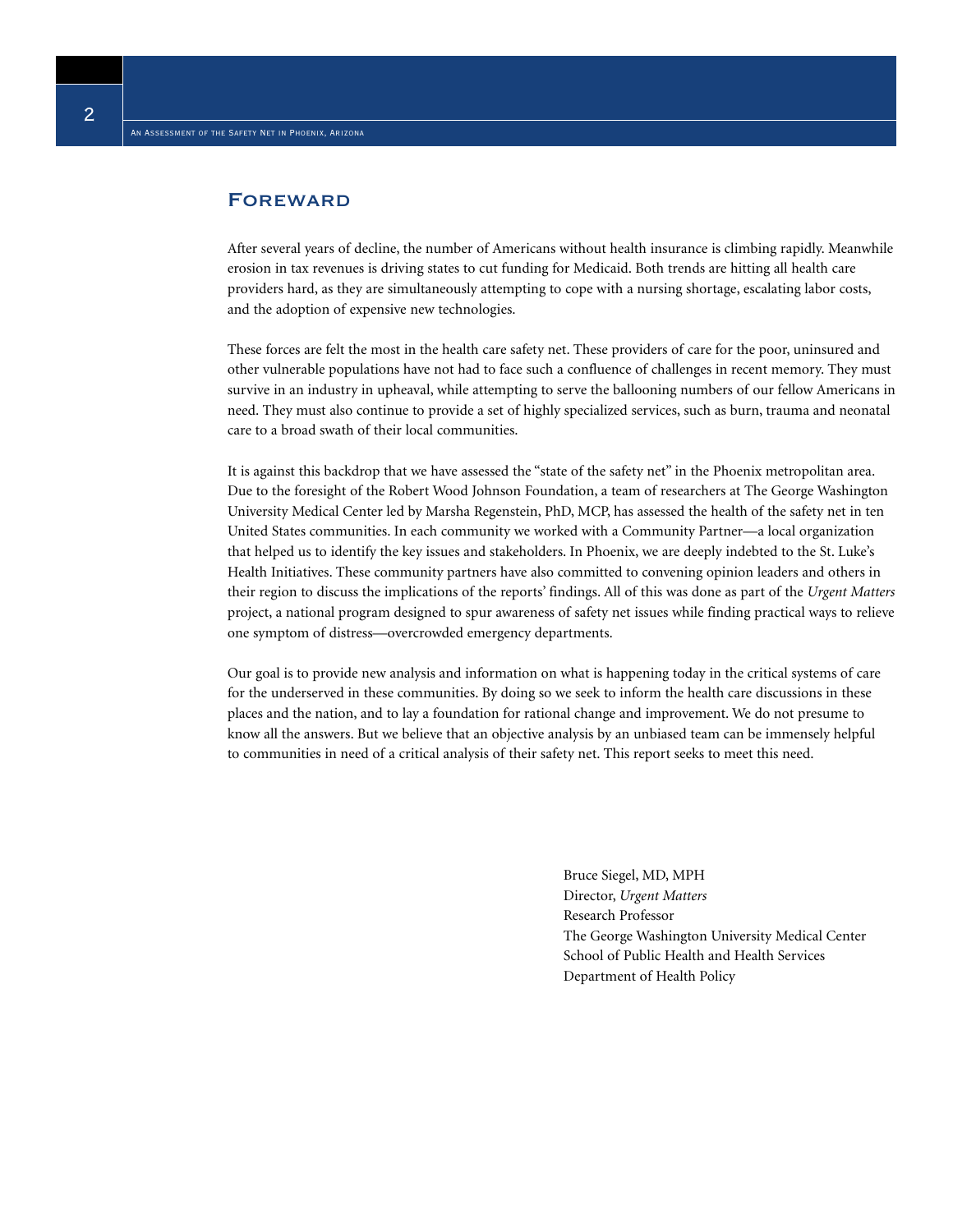#### Executive Summary

## The *Urgent Matters* program is a new national initiative

of The Robert Wood Johnson Foundation, designed to identify opportunities for relieving crowding in our nation's emergency departments and to improve access to quality care for uninsured and underserved community residents. *Urgent Matters* examines the interdependence between emergency department (ED) use and the health care safety net in ten communities throughout the United States. One component of this program was the development of comprehensive assessments of the safety nets in each of the ten communities that served as the focus of this study. This report presents the findings of the Phoenix, Arizona, safety net assessment.

Each of the *Urgent Matters* safety net assessments was prepared by a research team from The George Washington University Medical Center, School of Public Health and Health Services, Department of Health Policy, in close collaboration with the project staff from the hospitals selected for this study and a community partner. The Phoenix assessment draws upon information collected from interviews with senior leaders in the Phoenix health care community and from on-site visits of safety net facilities. The research team also met with key stakeholders in Phoenix as well as with residents who use safety net services.

To set the context for this study, the team drew upon secondary data sources to provide demographic information on the populations in Phoenix, as well as data on health services utilization, coverage statistics, and related information. The assessment includes an analysis of data that indicates the extent to which the emergency department at St. Joseph's Hospital and Medical Center provides care that could safely be provided in a primary care setting.

This report examines key issues that shape the health care network available to uninsured and underserved residents in Phoenix. It provides background on the Phoenix health care safety net and describes key characteristics of the populations served by the safety net. It then outlines the structure of the safety net and funding mechanisms that support health care safety net services. The report also includes an analysis of key challenges facing providers of primary and specialty care services and specific barriers that some populations face in trying to access them.

#### Key Findings and Issues for Consideration: Improving Care for Uninsured and Underserved Residents of Phoenix

*The safety net assessment team's analysis of the Phoenix safety net generated the following key findings:*

- The Phoenix safety net is a loose configuration of independent providers, with no clear coordination among them. No one system or provider offers low-income and uninsured patients a comprehensive set of services to meet their health care needs.
- Funding from the recently passed Proposition 414 will provide a consistent source of revenue for the county-run Maricopa Integrated Health System (MIHS). This tax is expected to generate up to \$40 million a year, and will be used to help shore-up finances, renovate facilities, and bring salaries to competitive levels. It is unclear whether the current Board of Supervisors will levy the tax now or wait until a new governing board is elected in November 2004.
- Upfront clinic fees, recently imposed by MIHS, pose a significant barrier to low-income, uninsured patients who rely on the county-run system for care. These fees have resulted in a sharp decrease in clinic visits and, effectively, placed its clinics outside the health care safety net. It remains to be seen whether the passage of Proposition 414 will result in a reduction of upfront costs associated with clinic visits.
- A fair amount of primary care is available to lowincome and uninsured residents in the Phoenix area, but it is poorly distributed and difficult to access. Clinics that serve the uninsured are clustered in close proximity to each other, leaving vast areas with virtually no safety net services nearby.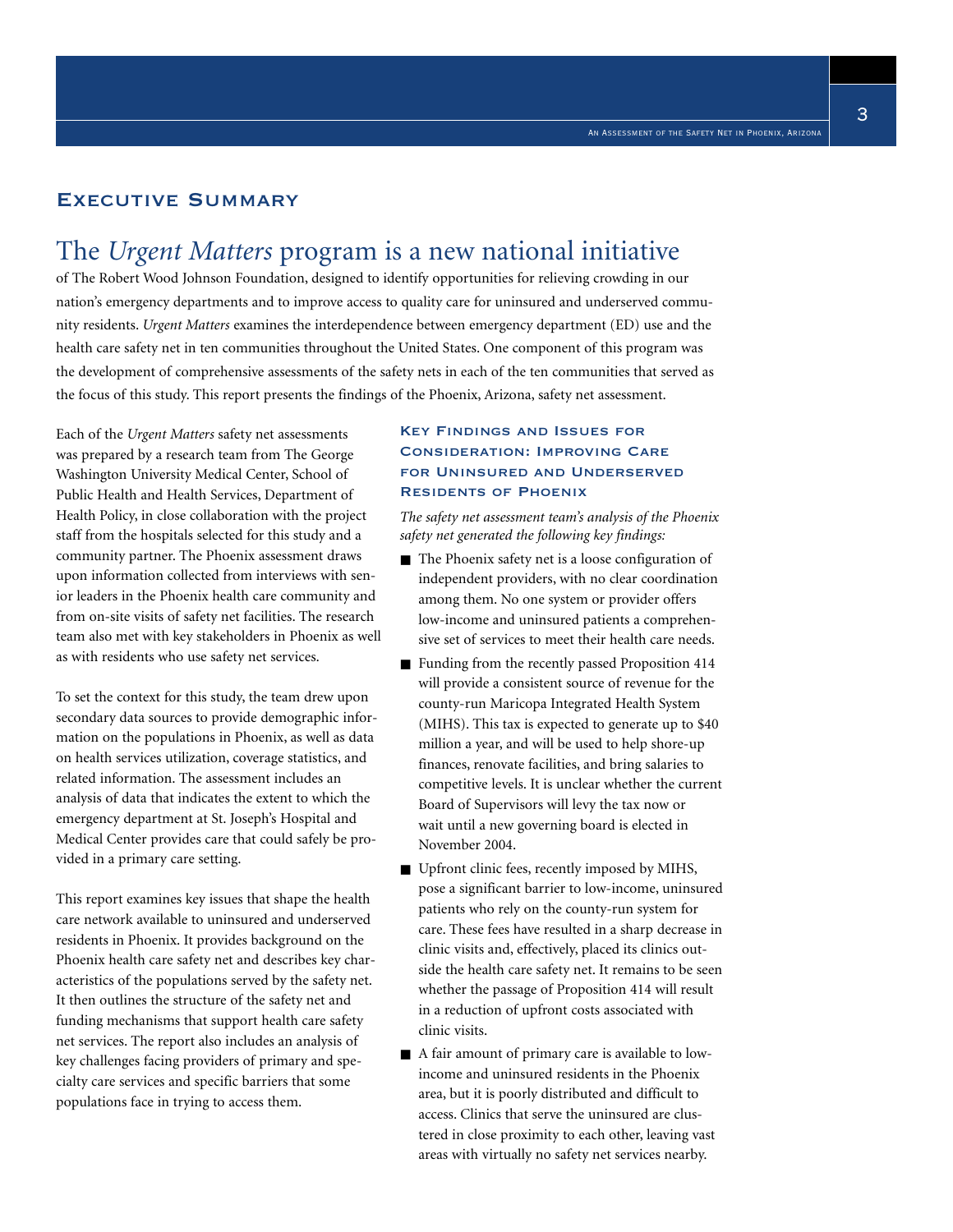The situation is exacerbated by the sheer size of Maricopa Count. In addition, the county has a particularly underdeveloped public transportation system that leaves many residents completely dependent on private transportation.

- A significant percentage of emergency department visits at St. Joseph's Hospital and Medical Center are for patients whose conditions are non-emergent. More than one-fifth (22.5 percent) of all emergency department encounters that did not result in an inpatient admission were for patients who presented with non-emergent conditions. Nearly onequarter more (23.2 percent) were for patients whose conditions were emergent but could have been treated in a primary care setting.
- Physicians and dentists are in short supply in the Phoenix metropolitan area. The shortage translates into serious access problems for uninsured and underserved patients, since few of those physicians who practice in Phoenix will see uninsured patients. Access to specialty providers is particularly difficult for the uninsured. Individuals covered by the Arizona Health Care Cost Containment System (AHCCCS), the state's Medicaid program, have a better chance of seeing a general practitioner, specialist or dentist than someone without insurance. Patients wait three to six months or longer for many health care services.
- Mental health services are not readily available to the uninsured, and may be difficult to access even for individuals covered by Medicaid. Access to behavioral health services for uninsured children or adults with serious mental health problems is better, particularly if the services are court-ordered.
- Low-income and uninsured residents in the Phoenix area lack information about sources of free or lowcost care. Much of the information about clinic services and other safety net supports is spread by word of mouth. Thus, many individuals who are in need of care are unaware of alternatives to hospital emergency departments. This appears to be particularly true of Spanish-speaking residents.

*The* Urgent Matters *safety net assessment team offers the following issues for consideration.*

- Maricopa County should commission a study to determine what effects the dramatic changes in public financing (e.g., Proposition 204, Tobacco Tax, Proposition 414) have had on the safety net and its ability to serve the uninsured and underserved. The study should include an investigation of any unintended consequences of the legislation on the principal safety net institutions in the county. The study should also examine whether MIHS can continue to provide vital services to county residents at rates that are not overly burdensome.
- Efforts should be made to attract and retain qualified physicians in the Phoenix metropolitan area. In addition, in order to increase the supply of providers available to low-income and uninsured residents in the county, community leaders should encourage and support programs that train nonphysician primary care practitioners. Nurse practitioners, physician assistants, certified nurse midwives and others could augment the supply of providers and improve access to important services.
- Outreach efforts to educate residents about health care services should be strengthened. Providers and other groups should consider funding community health workers and case managers to bridge the gaps between those who deliver health services and those who consume these services.
- Safety net providers should implement an information system that follows patients across systems and sites of care. Such a system would improve patients' quality of care by streamlining eligibility and registration processes and enabling providers to have more up-to-date information on a patient's clinical profile and history.
- Local officials should examine existing bus routes and evaluate the effectiveness of the transportation system in serving low-income populations. Changes in bus routes should be considered.

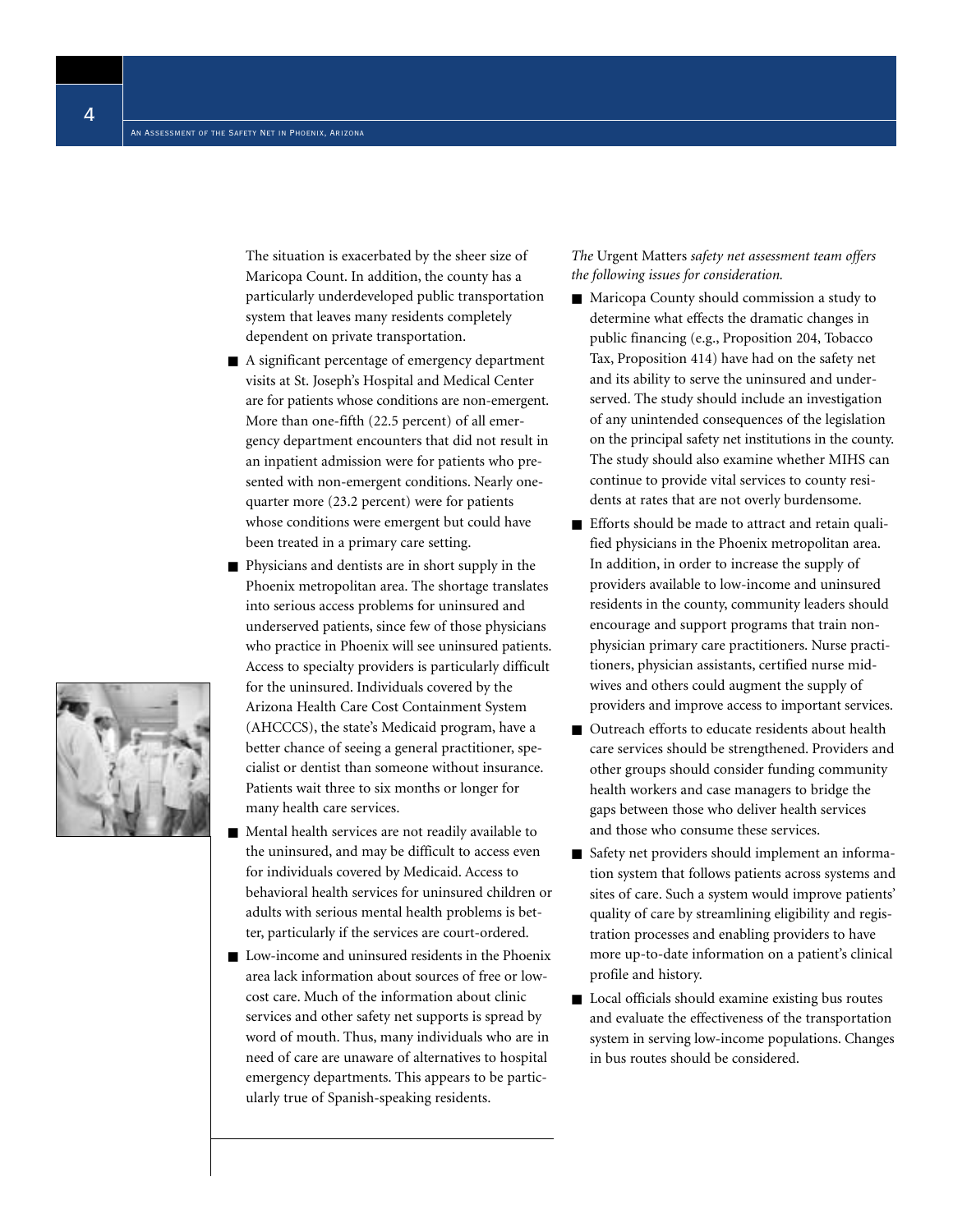An Assessment of the Safety Net in Phoenix, Arizona

#### **INTRODUCTION**

In 2000, the Institute of Medicine (IOM) published a report on the health care system serving uninsured and underserved individuals in the United States. Entitled *America's Health Care Safety Net: Intact but Endangered,* the report examined the viability of the safety net in the context of major changes in the financing and delivery of health care. The IOM report concluded that the safety net in America is under significant pressure from changing political and financial forces, including the growth in the number of uninsured in this country, the reduction or elimination of subsidies funding charity care, and the growth of mandated managed care.

The Robert Wood Johnson Foundation established the *Urgent Matters* program in 2002 to further study the dynamics of the health care safety net. The IOM report focused its review principally on ambulatory and primary care settings; the *Urgent Matters* program takes IOM's research a step further and examines the interdependence between the emergency department (ED), another critical component of the safety net, and core safety net providers who "organize and deliver a significant level of health care and other healthrelated services to uninsured, Medicaid, and other vulnerable patients."1

The purpose of the *Urgent Matters* program is to identify opportunities for relieving crowding in our nation's emergency departments and to improve access to quality care for uninsured and underserved community residents. The program consists of three key components: 1) technical assistance to ten hospitals whose EDs serve as critical access points for uninsured and underserved patients; 2) demonstration grants to four of these ten hospitals to support innovative and creative solutions to patient flow problems in the ED; and 3) comprehensive assessments of the safety nets in each of the communities that are home to the ten hospitals. This report presents the findings of the safety net assessment in Phoenix, Arizona.

Each of the *Urgent Matters* safety net assessments has been prepared by researchers at The George Washington University Medical Center, School of Public Health and Health Services, Department of Health Policy, in close collaboration with the hospital ED project staff and a community partner—an organization that is well-positioned to convene key stakeholders in the community to work together to strengthen safety net services on behalf of community

residents. The *Urgent Matters* grantee hospitals and community partners are listed on the back cover of this report.

These assessments have been developed to provide information to communities about the residents who are most likely to rely on safety net services. They are designed to highlight key issues affecting access to care for uninsured and underserved residents, as well as to identify potential opportunities for improvement.

The safety net assessments were conducted over the summer and fall of 2003. Each assessment draws upon information developed through multiple sources. The Phoenix assessment team conducted a site visit on June 15-18, 2003, touring safety net facilities and speaking with numerous contacts identified by the community partner and others.

Through the site visits and a series of telephone conferences held prior to and following the visit to Phoenix, the assessment team interviewed many local informants, including senior leaders at hospitals and health systems, community health centers and other clinics, public health and other service agencies and mental health agencies. Individual providers or provider groups, advocates, and policymakers were interviewed as well. The team also drew upon second-

*These assessments have been developed to provide information to communities about the residents who are most likely to rely on safety net services.*

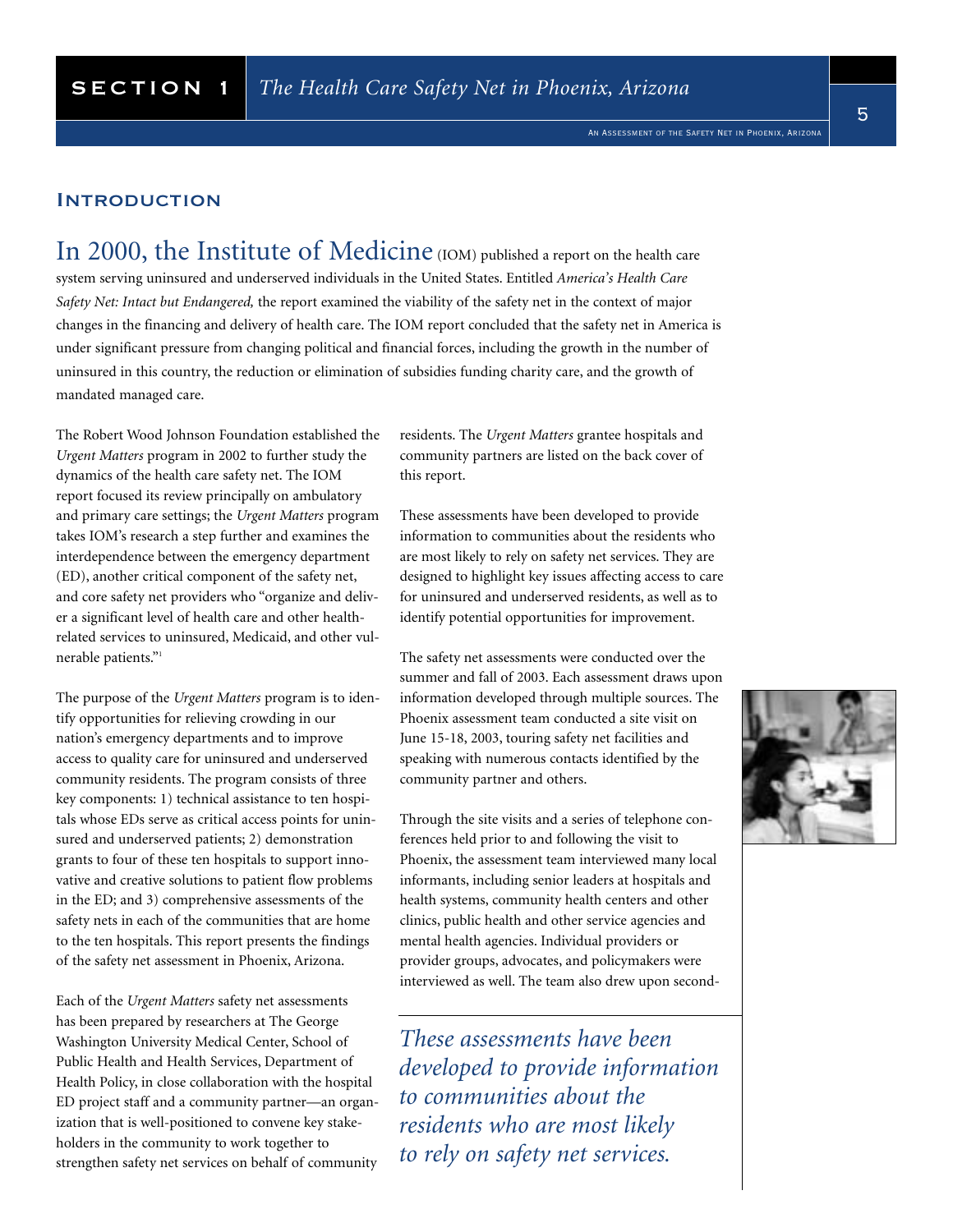ary data sources to provide demographic information on the populations in Phoenix as well as data on health services utilization and coverage.

While in Phoenix, we conducted focus groups with residents who use safety net services. We held three groups with a total of 27 participants; two of the focus groups were conducted in Spanish and one was in English. The assessment team worked with the community partner to recruit patients who were likely to use safety net services. The findings from the focus groups provide insights into the challenges that uninsured and underserved residents face when trying to access services from the local health care system. The assessment includes an application of an ED profiling algorithm to emergency department data from St. Joseph's Hospital and Medical Center. The algorithm classifies ED encounters as either emergent or nonemergent cases.

Section one of the Phoenix safety net assessment provides a context for the report, presenting background demographics on Phoenix and Arizona. It further describes the structure of the safety net, identifying the providers and facilities that play key roles in delivering care to the underserved. Section one also outlines the financial mechanisms that support safety net services. Section two discusses the status of the safety net in Phoenix based on the site visits, telephone conferences and in-person interviews. This section examines challenges to the safety net, highlighting problems in access to needed services, growing burdens on hospital emergency departments, stresses on safety net providers, declining rates of insurance coverage, and other barriers to care faced by the underserved.

Section three presents findings from the focus groups and provides insights into the challenges that uninsured and underserved residents face when trying to access services from the local health system. Section four includes an analysis of patient visits to the emergency department at St. Joseph's Hospital and Medical Center. This analysis includes demographic information on patients who use the emergency department and presents information on the extent to which the emergency department at St. Joseph's Hospital may be providing care that could safely be provided in a primary care setting. Finally, Section five presents key findings and issues that safety net providers and others in the Phoenix area may want to consider as they work together to improve care for uninsured and underserved residents in their communities.

#### **BACKGROUND**

Phoenix is the most populated city in the state of Arizona with over 1.3 million residents.<sup>2</sup> Phoenix is located in Maricopa County, which encompasses over 9,200 square miles<sup>3</sup> with a population of over  $3.2$  million residents, nearly two-thirds of the state's total (see Table 1).4 Over three-fourths of the County's population is white. A substantial number of residents (37 percent) categorize themselves as Hispanic.<sup>5</sup> Black, Asian, and Native American residents together represent about 8 percent of the population and nearly 16 percent are categorized as "other."6 When comparing

against statewide totals, Maricopa County has a much higher percentage of Hispanic and black residents.

Maricopa County also has proportionately more foreign born residents than Arizona and proportionately more residents who speak a language other than English at home than the state. The County population is also relatively young compared to the rest of the state, as it contains proportionately fewer elderly residents.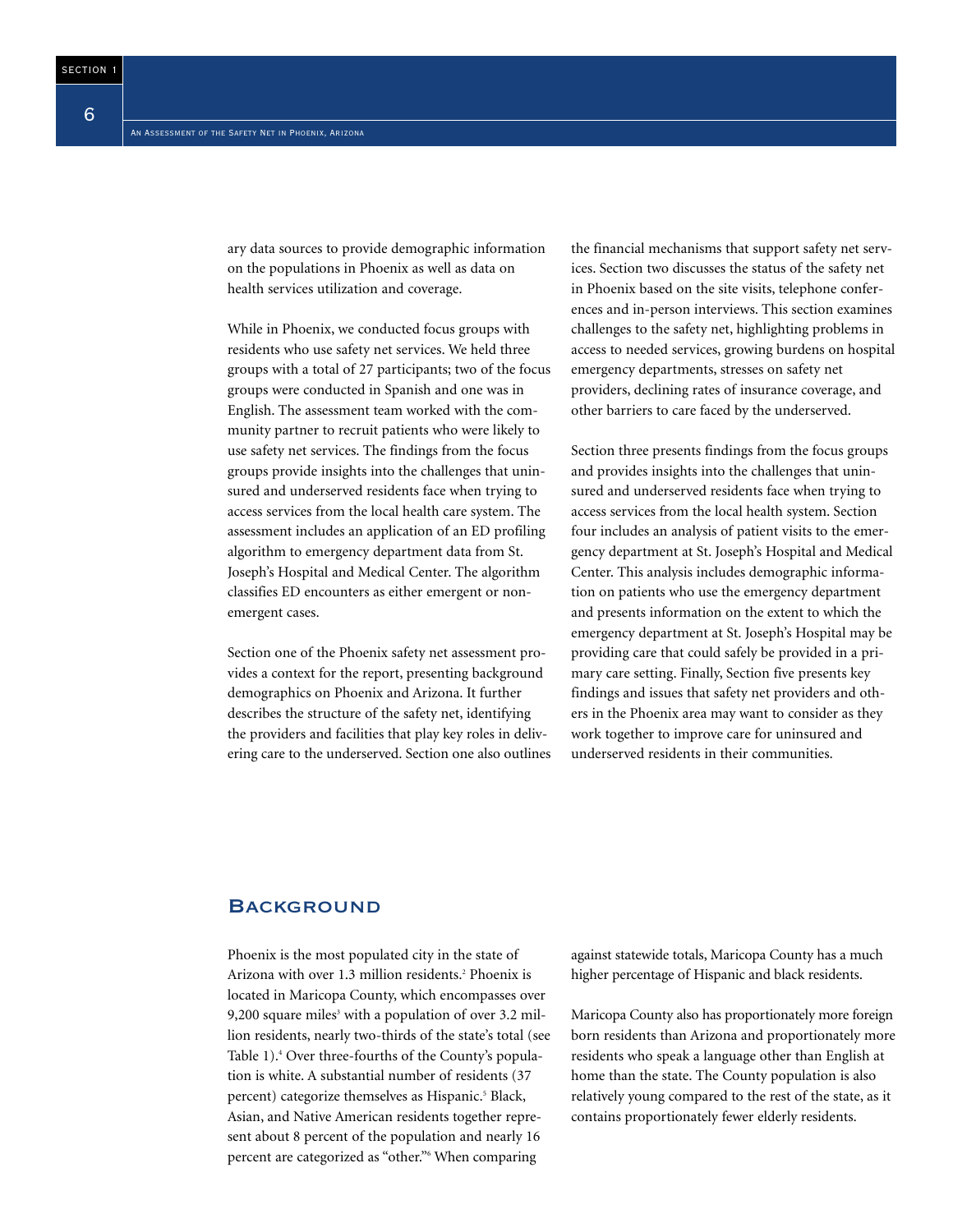| Table 1 | A Snapshot of Maricopa County and Arizona                                                    |                        |           |  |  |  |  |
|---------|----------------------------------------------------------------------------------------------|------------------------|-----------|--|--|--|--|
|         | <b>Selected Demographics</b>                                                                 | <b>Maricopa County</b> | Arizona   |  |  |  |  |
|         | Population                                                                                   |                        |           |  |  |  |  |
|         | <b>Size</b>                                                                                  | 3,259,093              | 5,346,616 |  |  |  |  |
|         | Density: Persons/square mile                                                                 | 354.1                  | 47.0      |  |  |  |  |
|         | Race                                                                                         |                        |           |  |  |  |  |
|         | <b>White</b>                                                                                 | 75.9%                  | 77.6%     |  |  |  |  |
|         | <b>Black</b>                                                                                 | 4.3%                   | 2.8%      |  |  |  |  |
|         | Asian                                                                                        | 2.1%                   | 2.0%      |  |  |  |  |
|         | American Indian/Alaska native                                                                | 1.7%                   | 4.7%      |  |  |  |  |
|         | Other                                                                                        | 15.7%                  | 12.7%     |  |  |  |  |
|         | Hispanic origin and race                                                                     | 37.0%                  | 27.1%     |  |  |  |  |
|         | Birthplace/Language                                                                          |                        |           |  |  |  |  |
|         | Foreign born                                                                                 | 21.1%                  | 13.2%     |  |  |  |  |
|         | Language other than English spoken at home                                                   | 34.7%                  | 25.7%     |  |  |  |  |
|         | Age                                                                                          |                        |           |  |  |  |  |
|         | 18 years and over                                                                            | 71.4%                  | 72.5%     |  |  |  |  |
|         | 65 years and over                                                                            | 7.5%                   | 12.5%     |  |  |  |  |
|         | Median age (in years)                                                                        | 31.0                   | 34.2      |  |  |  |  |
|         | Source: American Community Survey Profile, 2002, U.S. Census Bureau, unless otherwise noted. |                        |           |  |  |  |  |

Although the County has a greater percentage of residents living in households with incomes below the federal poverty level (FPL) than does the state,<sup>7</sup> a smaller percentage are covered by public insurance programs such as AHCCCS<sup>8,9</sup> (the state's Medicaid program) and the State Children's Health Insurance Program (see Table 2).

| Table 2 | <b>Income, Poverty Level and Insurance Coverage</b><br>in Maricopa County and Arizona, 2002 |                        |          |  |  |  |
|---------|---------------------------------------------------------------------------------------------|------------------------|----------|--|--|--|
|         |                                                                                             | <b>Maricopa County</b> | Arizona  |  |  |  |
|         | Income and poverty <sup>*</sup>                                                             |                        |          |  |  |  |
|         | Living below poverty                                                                        | $13.1\%$               | 11.8%    |  |  |  |
|         | Median household income                                                                     | \$42,721               | \$41.172 |  |  |  |
|         | Insurance coverage*                                                                         |                        |          |  |  |  |
|         | Commercial                                                                                  | 58.0%                  | 55.2%    |  |  |  |
|         | Medicare                                                                                    | 12.2%                  | 13.6%    |  |  |  |
|         | AHCCCS and KidsCare*                                                                        | 12.9%                  | 13.9%    |  |  |  |
|         | Uninsured                                                                                   | 16.9%                  | 17.3%    |  |  |  |

*# Source: REACH Data, 2000, National Association of Community Health Centers.*<sup>10</sup>

*\* KidsCare is the State Children's Health Insurance Program.*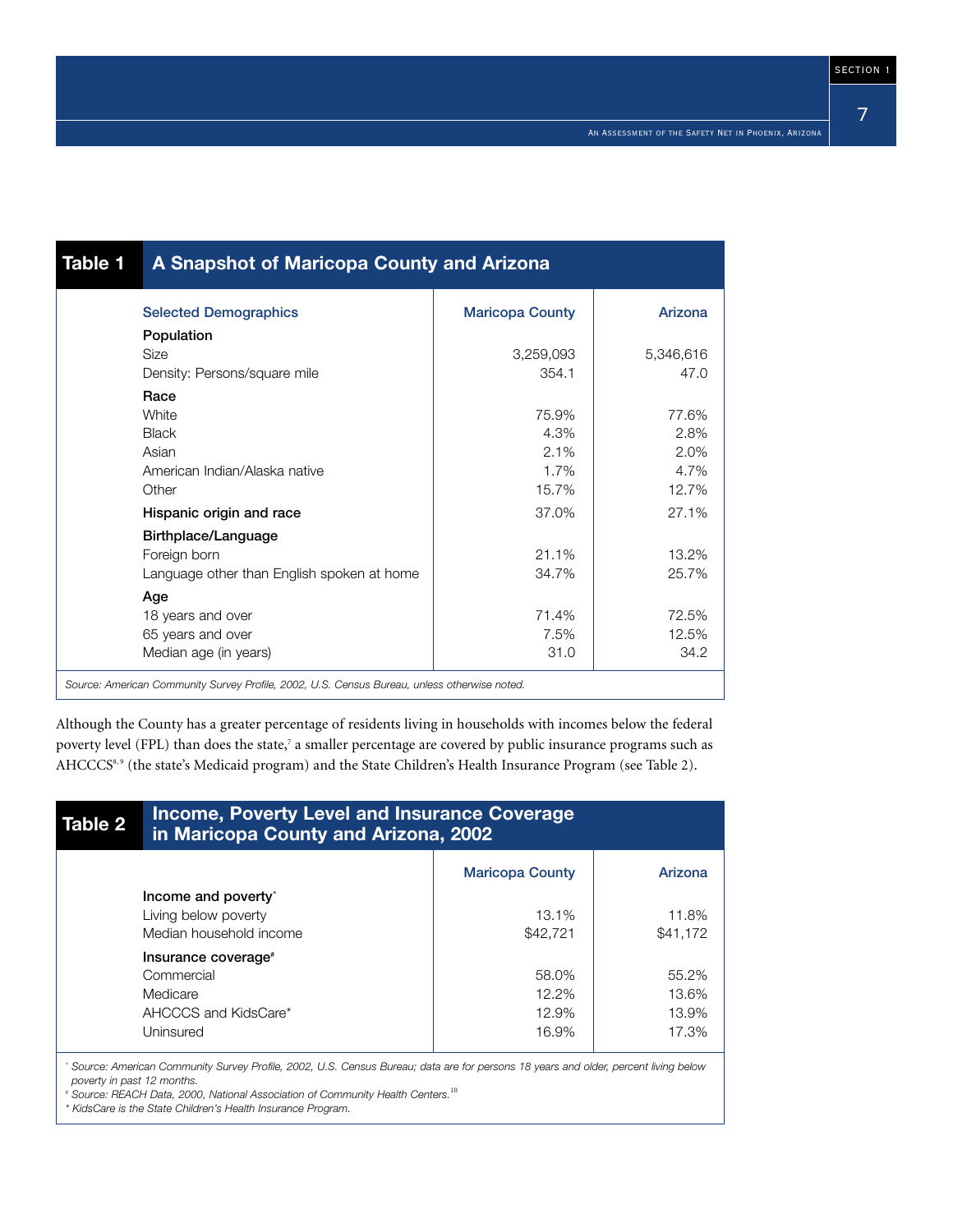Rates of uninsurance for both Maricopa County (16.9 percent) and Arizona (17.3 percent) exceed the national average of 15.2 percent.<sup>11</sup> A steady rise in unemployment between 1999 and 2002 contributed to the rise of uninsurance. Unemployment in Maricopa County rose to 5.8 percent in 2002, up from 3.2 in 1999, but improved slightly in 2003 when it dropped to 5.2 percent.<sup>12</sup>

Over the past several years, employers have responded to the economic downturn by also reducing health

insurance coverage for their workers. Ten years ago, two-thirds of all Arizona workers were covered by employer-based health insurance plans. Today that figure is estimated to have dropped below 50 percent.<sup>13</sup> The state's uninsurance rate has been mitigated somewhat by the expansion of the state's Medicaid program. As of January 2004 nearly 18 percent of the state's population was enrolled in AHCCCS, with total enrollment topping  $900,000$  members,<sup>14</sup> up from about 500,000 before the program's expansion.

#### Structure of the Phoenix Health Care Safety Net

The safety net in Phoenix is composed of primary care providers, hospitals and individual practitioners who provide services to uninsured and underserved patients. Nearly every health care provider has contracted with AHCCCS to provide services to Medicaid beneficiaries.

The supply of primary care and specialty physicians is slightly higher in Maricopa County, relative to its population, than in Arizona as a whole (see Table 3). Conversely, the supply and use of hospital services is slightly lower in Maricopa County than the supply and use of such services statewide.

| Table 3 | <b>Physician and Hospital Supply, Maricopa County and Arizona</b>                                                                 |                                      |                                      |
|---------|-----------------------------------------------------------------------------------------------------------------------------------|--------------------------------------|--------------------------------------|
|         |                                                                                                                                   | <b>Maricopa County</b>               | Arizona                              |
|         | Physician supply (per 100,000*)<br>Primary care providers<br>Pediatricians<br>OB/GYN<br>Medical specialist<br>Surgical specialist | 64.6<br>47.8<br>26.9<br>25.0<br>33.8 | 63.3<br>45.7<br>24.6<br>22.3<br>31.4 |
|         | Hospital supply/utilization (per 1,000)<br>Inpatient beds<br>Hospital admissions<br>Emergency department visits                   | 1.99<br>98<br>287                    | 2.03<br>100<br>304                   |
|         | Source: Data are for 1999. Billings and Weinick. 2003. Monitoring the Health Care Safety Net Book II: A Data Book for States and  |                                      |                                      |

*Source: Data are for 1999. Billings and Weinick. 2003. Monitoring the Health Care Safety Net Book II: A Data Book for States and Counties. Washington, DC: Agency for Healthcare Research and Quality. \* Physician supply refers to the number of providers per 100,000 patients. For example, for primary care providers, the number refers* 

to providers per 100,000 residents 18 years of age and older. For pediatricians, the number refers to providers per 100,000 residents *under the age of 18.*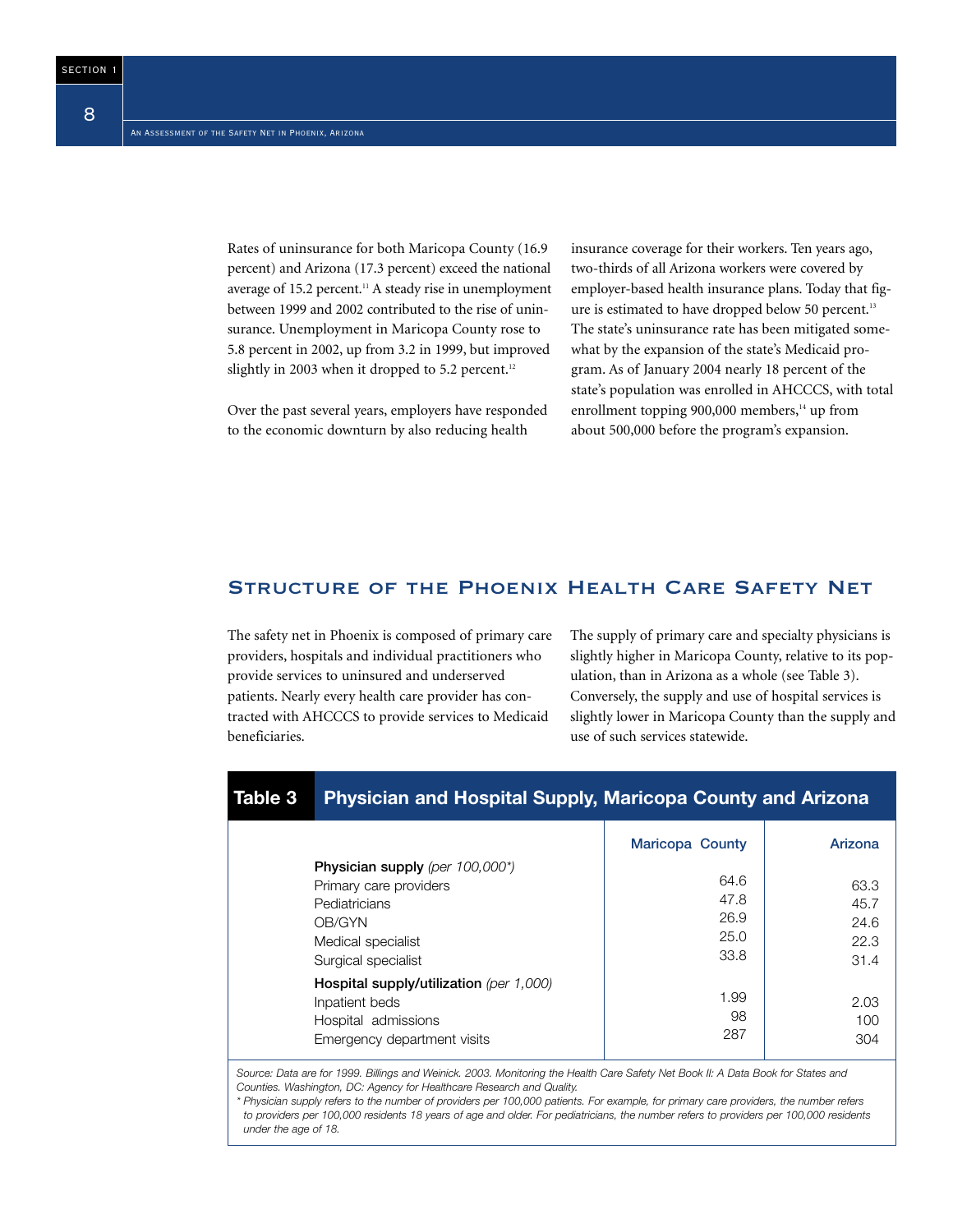9

#### Safety Net Providers

The primary safety net providers in the Phoenix metropolitan area include the following organizations:

**Hospitals:** Several hospitals provide the majority of the uncompensated care offered to low-income Phoenix residents. They are Maricopa Medical Center (MMC), Banner Good Samaritan, and Catholic Health Care West/St. Joseph's Hospital and Medical Center. The largest of these is Maricopa Medical Center (MMC), which is part of the county-run Maricopa Integrated Health System (MIHS). MIHS also includes 11 primary care clinics, four health plans, and ambulatory specialty clinics. MMC is a 621-bed tertiary care hospital that includes a 172-bed psychiatric care facility, a regional burn center and a level 1 trauma center.<sup>15</sup> MMC principally serves the south-central section of the Phoenix metropolitan area. The hospital has more than 21,000 admissions per year with a total of over 110,000 inpatient days.<sup>16</sup> MMC handles more than 70,000 emergency room visits per year, and in 2001 had nearly 400,000 outpatient visits.<sup>17</sup>

MMC's payer mix demonstrates its importance as a safety net provider: 65 percent of inpatient admissions are paid for by Medicaid, 10 percent are paid for by Medicare, 23 percent are admissions of patients who are uninsured, and only 2 percent are covered by commercial insurance.18 MIHS has more than three times the amount of uncompensated care as a percent of gross charges of any health system in the region  $(18$  percent).<sup>19</sup>

**Primary Care:** Multiple primary care providers are included in the metropolitan Phoenix safety net. They include: Federally Qualified Health Centers (FQHCs),<sup>20</sup> a federally funded Native American Community Health Center, private primary care clinics, hospitalbased clinics, and school-based clinics.

The Federally Qualified Health Centers include Clinica Adelante and Mountain Park. Clinica Adelante began in 1979 as a migrant health center but changed over time as the local area became less agricultural. The center operates six clinical sites; three are located in the Northwest Valley, one is southeast of the city in

Mesa, and two are in outlying areas of western Maricopa County. The clinic estimates that threefourths of its patients are undocumented immigrants.21 In 2002, the organization served approximately 22,000 patients. Forty percent of patients have publicly-sponsored insurance such as Medicaid or the State Children's Health Insurance Program (SCHIP), an additional 40 percent receive services on a sliding fee, 15 percent are covered by private insurance, and the remaining 5 percent are on Medicare.<sup>22</sup> One of Clinica Adelante's sites provides preventive dental services; none of the sites provides mental health care.

A second FQHC is Mountain Park, which has been operating for over 24 years. It has three sites, and recently received funding from the Bureau of Primary Health Care to open another. The center provides behavioral health services at all its sites; dental services are delivered only at its main site. Individual clinic sites have late hours on alternate evenings. In 2002, Mountain Park provided nearly 93,000 medical and enabling encounters (such as interpreter services, nutrition counseling, and transportation) to over 26,000 users.<sup>23</sup> Sixty percent of the center's patients fall under 100 percent of the federal poverty level. In terms of payer mix, 44 percent of patients are uninsured, 43 percent are covered by Medicaid or SCHIP, 12 percent have private insurance, and 2 percent are on Medicare. Three out of four patients (76 percent) are Hispanic, 9 percent are black and 7 percent are white. Two-thirds of Mountain Park's patients do not speak English.<sup>24</sup>

The Native American Community Health Center, a Title V-funded clinic, $25$  also provides primary care services to uninsured and underserved Native Americans. Native Americans from federally recognized tribes are eligible to receive services from the Phoenix Indian Medical Center, which is part of Indian Health Services. Native American service providers function independently from the broader health and social services community due to federal and state eligibility requirements and funding sources.

Several private primary care clinics serve as essential components of the health care safety net in the Phoenix Valley. Together they account for thousands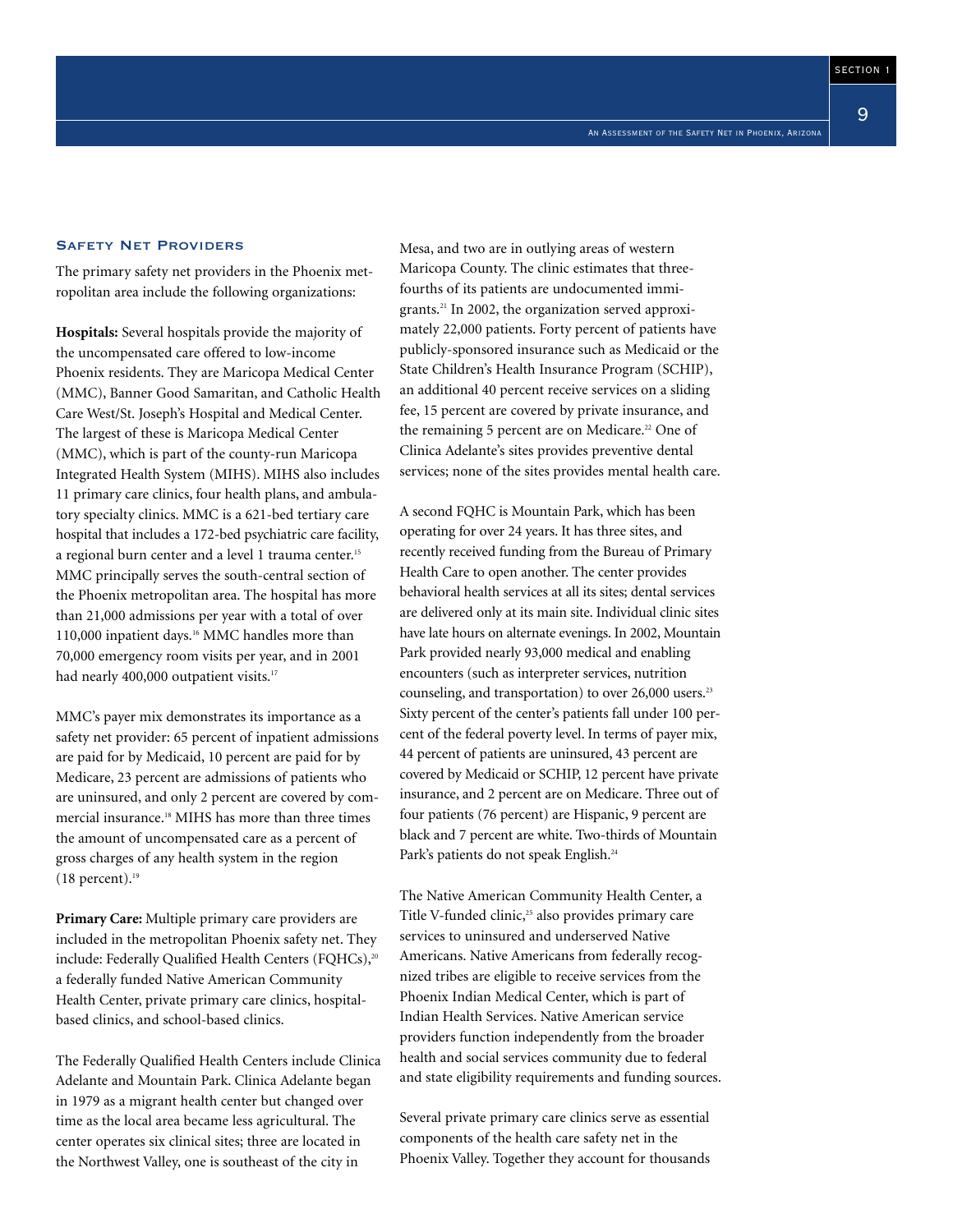of encounters with uninsured and underserved patients each year. Two of them are the Society of St. Vincent de Paul's Free Clinic and Las Fuentes. During 2001, St. Vincent de Paul's Free Clinic provided nearly 10,500 medical and dental visits. Of those visits, 39 percent were for medical visits, 29 percent were for adult dental visits, 20 percent were for dental visits for children, and 12 percent were for ancillary visits. All services are provided free of charge although the clinic does solicit donations for services. Due to the great need for services, patients are told that they will be eligible to receive services for only a limited time (generally about two years). The clinic estimates that the 2001 market value for the services it provided for charity care was over \$2 million.<sup>26</sup> It relies heavily on grants and private donations to keep its doors open.

Las Fuentes opened in 1995 and delivers 6,000 visits per year, serving over 3,000 patients. Half the patients are publicly insured, 30 percent are uninsured and pay sliding fee charges, and 20 percent have private insurance. The maximum charge on the sliding fee scale is \$40 per visit. The clinic is open from 9:00 a.m. – 5:00 p.m. Monday through Friday and holds a specialty clinic every other Saturday. The clinic is considering pursuing an FQHC designation to enable it to expand services and offer dental care to its patients.<sup>27</sup>

Hospital-based clinics play an important role in the safety net in the Phoenix Valley. The Maricopa Integrated Health System (MIHS) operates 11 health clinics in Phoenix. In 2000, MIHS clinics treated approximately 64,000 patients through 340,000 outpatient visits. Approximately two-thirds of these patients were covered by Medicaid, SCHIP and Medicare, and

*The safety net in Phoenix is composed of primary care providers, hospitals and individual practitioners who provide services to uninsured and underserved patients.*

about 29 percent were uninsured/self pay.<sup>28</sup> Faced with large budget shortfalls, MIHS imposed upfront fees for patients visiting its clinics that ranged from \$60–\$150 per primary care visit and \$125 per dental visit.29 Since imposing these fees, MIHS' health clinics have witnessed a sharp decrease in clinic visits.<sup>30</sup>

Other hospital-based clinics also offer care. In 2000, Good Samaritan Regional Hospital served over 1,700 patients in more than 12,000 visits in its outpatient clinic, and over 2,000 women's clinic patients in more than 8,000 visits. St. Joseph's Hospital and Medical Center operates a general clinic and several specialty clinics staffed mainly by residents. It estimates that these clinics served nearly 12,000 patients in 2001. The great majority of these patients are uninsured/self-pay.<sup>31</sup>

Sixty-eight school-based health centers in Maricopa County are also important safety net providers. During the 2002-2003 academic year, the school-based health centers provided primary care services to 28,000 children.<sup>32</sup>

**Behavioral Health:** Regional behavioral health authorities (RBHAs) administer behavioral health services in the state. One RBHA is assigned to each of the state's six regions and is responsible for providing oversight, outreach and service coordination. RHBAs can provide services directly or subcontract to another provider to deliver services. Value Options, a managed care contractor, is the RHBA for Maricopa County. Value Options provides direct outpatient services to adults with serious mental illness, and has a contract to provide services to children who have general mental health and substance abuse needs. Services are provided to both AHCCCS recipients and those without insurance. Value Options serves over 42,000 Maricopa County residents through more than 85 behavioral health care providers and 21 case management sites.<sup>33</sup>

Services are available to children with serious emotional disturbances (SED) if they are eligible for AHCCCS. Adults who are seriously mentally ill (SMI) are eligible for services regardless of their insurance status. Those who are uninsured are covered by state-only funds. Adults over age 18 who are uninsured and not SMI are covered under state-only funds for services only if

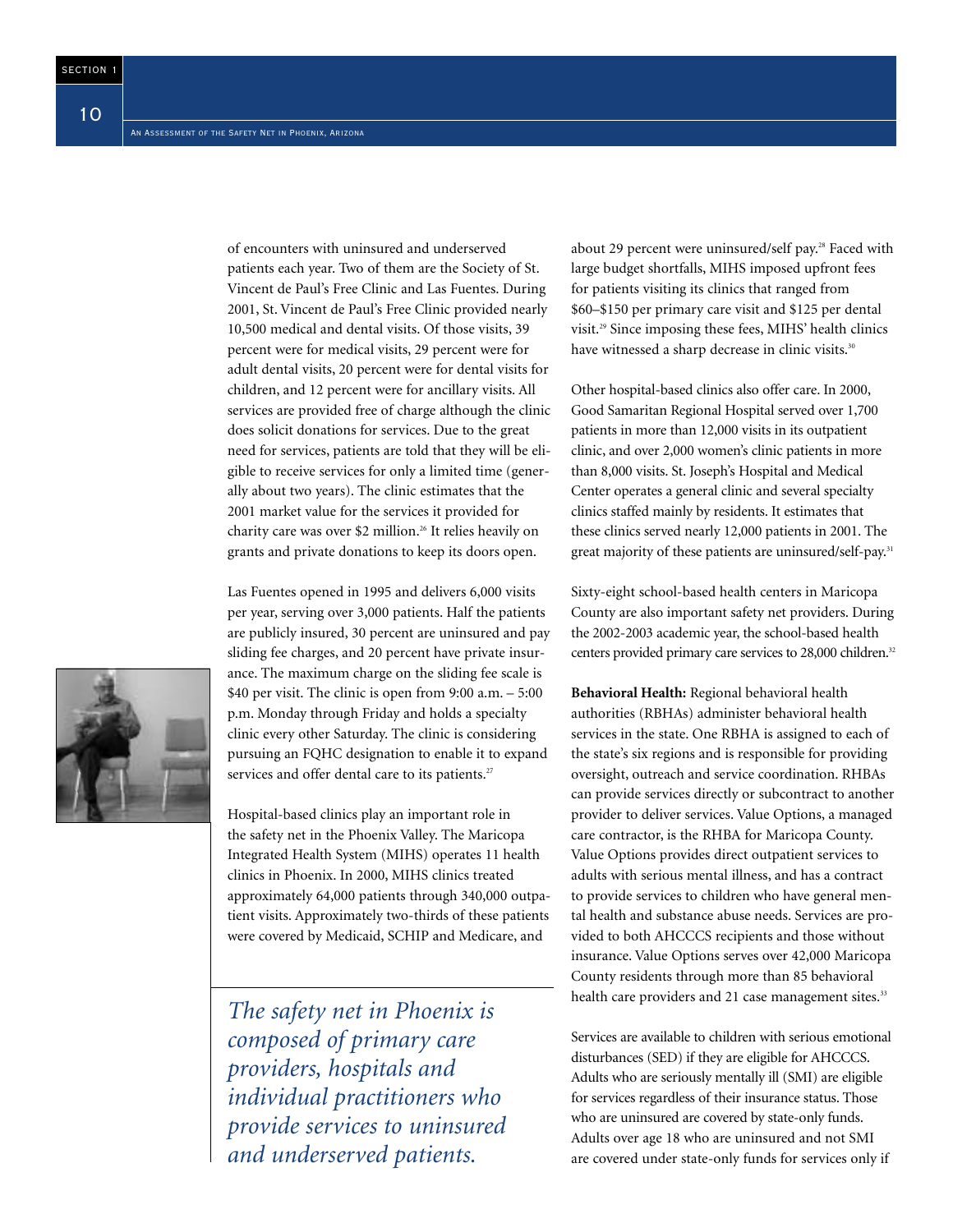court-ordered (i.e., if they are a danger to themselves or others) or if they have been determined to be persistently and acutely disabled. A full array of services is provided; co-payments may be assessed but are not strictly enforced.34 For those who are not seriously mentally ill, treatment is given on a first-come, first-served basis and the benefit package is limited. Individuals with incomes below 100 percent of the federal poverty level receive care at no cost; those between 100 and 275 percent of poverty are assigned co-payments based on income. Within this latter group, those with hardships are not required to pay. Individuals with incomes above 275 percent of the FPL are expected to pay full price for care.

Maricopa County's RHBA offers behavioral health services in a variety of venues, including a state psychiatric hospital, urgent care center, crisis centers, jails, mobile teams, clinics, housing programs and a detoxification facility with a mobile patrol. In addition, a crisis line linked to the police department operates 24 hours a day and receives thousands of calls each month.

**Dental Care:** AHCCCS beneficiaries can obtain dental services from a variety of providers who have contracted with managed care plans, including a number of clinics and dentists in private practice. After years of low

provider enrollment, the state opted to reimburse dentists the usual and customary rate and heavily recruited dentists to rejoin AHCCCS. Today, many dentists participate in AHCCCS. Children on AHCCCS are eligible for a full complement of services; adults are only covered for services to address pain or extractions.

Some sources of dental care for uninsured children include a dental clinic at John C. Lincoln Health Network, St. Joseph's Hospital and Medical Center, the Boys and Girls Club, the Native American Community Health Center, Tanner Community Development Corporation/Coronado Dental Clinic, and Mountain Park Community Health Center. Uninsured adults rely on a handful of organizations for dental care including St. Vincent de Paul's Free Clinic, Mountain Park Community Health Center, Maricopa Homeless Clinic, and Indian Health Services at Indian Medical Center. St. Vincent de Paul's Free Clinic holds a lottery for patients to receive all necessary dental care. Maricopa Integrated Health System's dental clinics are also available to the uninsured for an upfront fee of \$125. Prior to MIHS' budget crisis, patients were charged \$30. Patients can also present at the emergency department to obtain dental care.

#### Financing the Safety Net

#### Arizona Health Care Cost Containment System

Arizona's Medicaid program, Arizona Health Care Cost Containment System (AHCCCS), was established in the early 1980s as the nation's first statewide Medicaid managed care program.<sup>35</sup> The state negotiates contracts with managed care organizations, which in turn contract with provider networks to provide health care services to AHCCCS enrollees. Nearly all managed care arrangements with AHCCCS managed care plans are capitated. The program currently has

more than 900,000 enrollees statewide; over 431,000 enrollees are in AHCCCS managed care plans in Maricopa County.<sup>36</sup> The state's children's health insurance program, KidsCare, has fewer than 50,000 enrollees, 58 percent of whom reside in Maricopa County.37 Eligibility for AHCCCS is 100 percent of the federal poverty level (FPL) for adults; pregnant women are eligible at 133 percent of the FPL, children under age 1 are at 140 percent of the FPL, and children between 1-5 years old are at 133 percent of the FPL. Children can also qualify for KidsCare.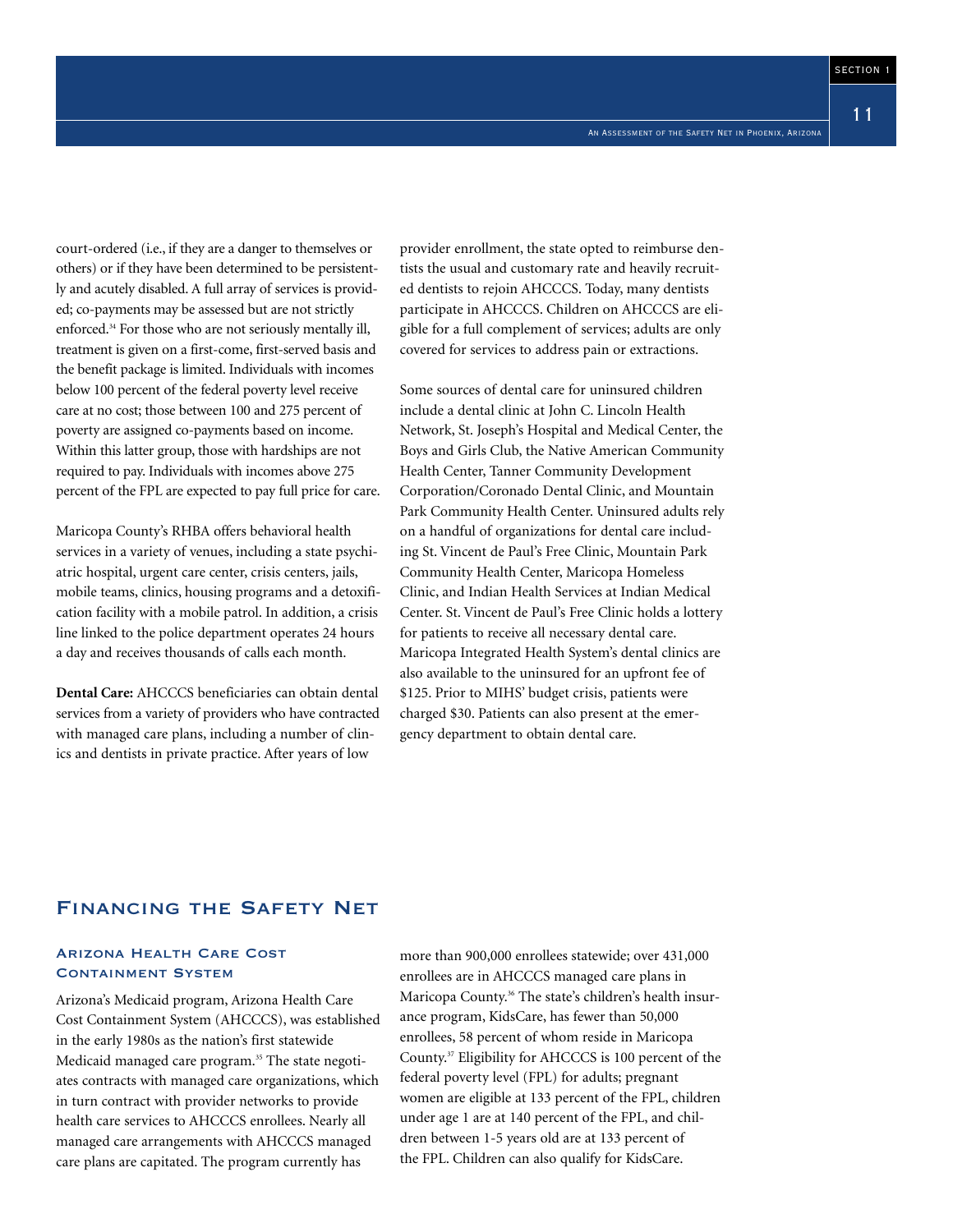No premuims apply to children up to 150 percent of the FPL. Those between 150 and 200 percent of the FPL are required to pay premiums.

Due to a poor economy and increases in eligibility levels allowed under Proposition 204 (described below), AHCCCS enrollment and costs have soared in recent years. Between January 2001 and January 2003, enrollment increased by 327,500 enrollees. In fiscal year 2003, \$612 million in general funds went to the program, up from \$483 million in fiscal year 2000. Costs for fiscal year 2004 are estimated to rise to over \$700 million.<sup>38</sup>

Facing a budget shortfall of \$340 million in FY 2003 and up to \$1 billion for FY 2004, lawmakers proposed several changes to rein in AHCCCS costs. Proposed changes included the application of new cost-sharing requirements for the AHCCCS and KidCare Programs, the elimination of coverage for adults through a HIFA waiver to the KidsCare program,<sup>39</sup> a reduction of the eligibility determination period from 12 months to six months, and cuts to the substance abuse services program.<sup>40</sup> Ultimately, the legislature and governor agreed to make only two major changes to the program. First, a new 2 percent premium tax was imposed on Medicaid managed care plans participating in AHCCCS; this tax had previously applied to commercial health plans only. The increase in taxes is expected to raise \$70 million from providers and bring in an additional \$119 million in federal matching funds for AHCCCS.<sup>41</sup> In addition the state's Premium Sharing Program was cut, which provided coverage for eligible adults below 200 percent of the FPL who did not qualify for AHCCCS and could not afford commercial insurance. This will result in a decrease of 2,500 people from AHCCCS enrollment.<sup>42</sup>

#### Proposition 204

In 2000, voters passed Proposition 204, which raised the minimum AHCCCS eligibility guidelines to 100 percent of the FPL. This expansion was initially funded largely by the state's Tobacco Settlement funds. However, program costs associated with the AHCCCS expansion and enrollment have exceeded the funding available from the Tobacco Settlement. To help cover the

increased costs the state has begun diverting monies from the state's tobacco tax (described below).

Prior to the passage of Proposition 204 in 2000, Arizona counties were responsible for the care of the medically needy and the medically indigent.43 Implementation of Proposition 204 relieved counties of this responsibility by expanding AHCCCS coverage to all low-income citizens in Arizona up to 100 percent of the FPL.<sup>44</sup> Proposition 204 also repealed the county hospital maintenance of effort requirement beyond July 1, 2003. This essentially meant that both Maricopa County and Pima County were no longer required to maintain a public hospital after that date. Of course, federal law<sup>45</sup> requires that the county hospital stabilize and treat patients who come to the emergency department, regardless of coverage or ability to pay. Therefore, Maricopa County's hospital, Maricopa Integrated Health System (MIHS) is still required by law to treat uninsured patients, but is no longer entitled to receive county funds to cover costs associated with that care. In an attempt to offset some of its losses MIHS began charging patients without insurance up-front for any care received, other than care recieved in the emergency department.

#### **TOBACCO TAX**

Tobacco tax funds were originally earmarked for primary care programs for uninsured residents of Arizona who live in households with incomes up to 200 percent of the FPL and are not eligible for AHCCCS, KidsCare (SCHIP) and/or Medicare. These programs provide outreach, primary and preventive adult and well child services, immunizations, prenatal care, family planning, diagnostic laboratory and radiology, pharmacy, preventive dental services, medically necessary transportation and optional behavioral health services of assessment, counseling and referral. Funding was originally divided in two parts: Part A funding went to community-based primary care providers to develop new programs or enhance or expand current programs; Part B funding was available for qualifying community health centers with service sites in medically underserved areas that offer sliding scale fee payments.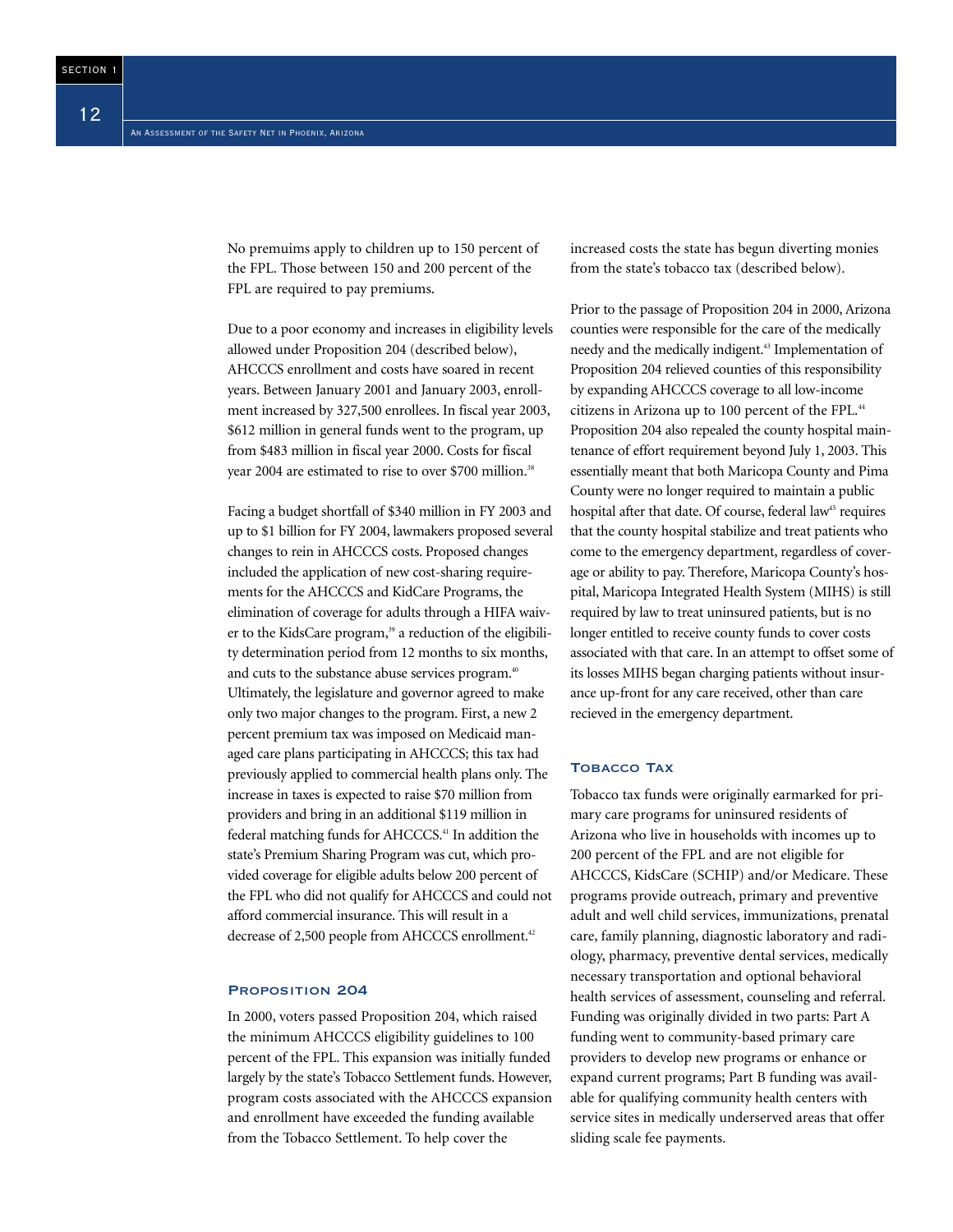13

Tobacco tax funds are dwindling as a result of poor economic conditions and increases in the costs of AHCCCS and KidsCare. As described above, Tobacco Tax funds have been diverted to cover costs associated with Proposition 204 and increased AHCCCS enrollment. In 2001, Part A funds were cut by \$500,000; Part B funds have decreased from \$9 million to \$5.5 million over the past several years. Programs already eliminated from Tobacco Tax funding include a prescription medication program and funding for primary care capital construction. Programs are challenged as they continue to serve the uninsured while tobacco tax funds shrink and patients' needs remain high. Arizona has stepped in to provide some funding for primary care programs with state-only funds.

#### Disproportionate Share Hospital (DSH) Funds

Initial negotiations for the federal waiver necessary for the implementation of Proposition 204 eliminated public hospitals' eligibility for Disproportionate Share Hospital (DSH) funds.<sup>46</sup> This occurred because of the waiver's requirement to maintain budget neutrality. However, in the final analysis, public hospitals remained part of the DSH funding pool, and Maricopa County continued receiving DSH funds on behalf of Maricopa Medical Center (MMC). In both 2000 and 2001 private hospitals received \$15 million in DSH payments, MMC received \$13 million, and the Arizona State Hospital received \$12 million. However in 2002, as a result of Proposition 204, Maricopa County transitioned its AHCCCS eligibility functions to the state. In exchange for that transfer of responsibility, Maricopa County gave back the state the \$13 million previously provided to MIHS. Therefore in 2002, MIHS received no DSH funding.47 Simultaneously the net gain to the state's General Fund has increased over the past several years. In 2000 the state's General Fund gained \$19 million through the DSH program; in 2002, the benefit to the state General Fund increased to \$50 million, and in 2003 it reached \$75 million—the largest amount since 1995, when the state began receiving DSH funds.<sup>48</sup>

#### Hospital Tax District

Due to changes that occurred as a result of the passage of Proposition 204 (i.e., the loss of county's residual responsibility to fund MIHS' uncompensated care, changes in DSH), Maricopa Medical Center was left with no source of revenue for its uninsured patients. To remedy this, Maricopa County voters recently passed Proposition 414, a referendum to create a special health district and authorize a property tax increase to fund the county-run health system. This tax would provide a consistent source of revenue for the system, generating up to \$40 million a year to help shore-up finances, renovate facilities, and bring salaries to competitive levels. The current County Board of Supervisors approved the creation of a special health care district to operate MIHS, but did not take action to impose the tax. Therefore the tax will likely not be levied until 2005 after a new five-member governing board for the hospital district is elected in November 2004.

#### Federal Funding

Both of the community health centers, Clinica Adelante and Mountain Park, depend heavily upon funding from the federal Bureau of Primary Health Care to offset costs for care delivered to uninsured patients. The health centers received nearly \$2.2 and \$2.7 million in grant funds, respectively, in 2002.<sup>49</sup> In addition, in 2003, both FQHCs received expansion grants from the Bureau of Primary Health Care; Mountain Park received nearly \$860,000 to open a new site, and Clinica Adelante received a similar amount.

#### Foundation Support

Several charitable foundations and organizations provide significant levels of support for health care programs and services. These include: the Nina Mason Pulliam Charitable Trust, the Virginia G. Piper Charitable Trust, St. Luke's Health Initiatives (SLHI), the BHHS Legacy Foundation (Baptist Hospital and Health System), and the Arizona Community Foundation.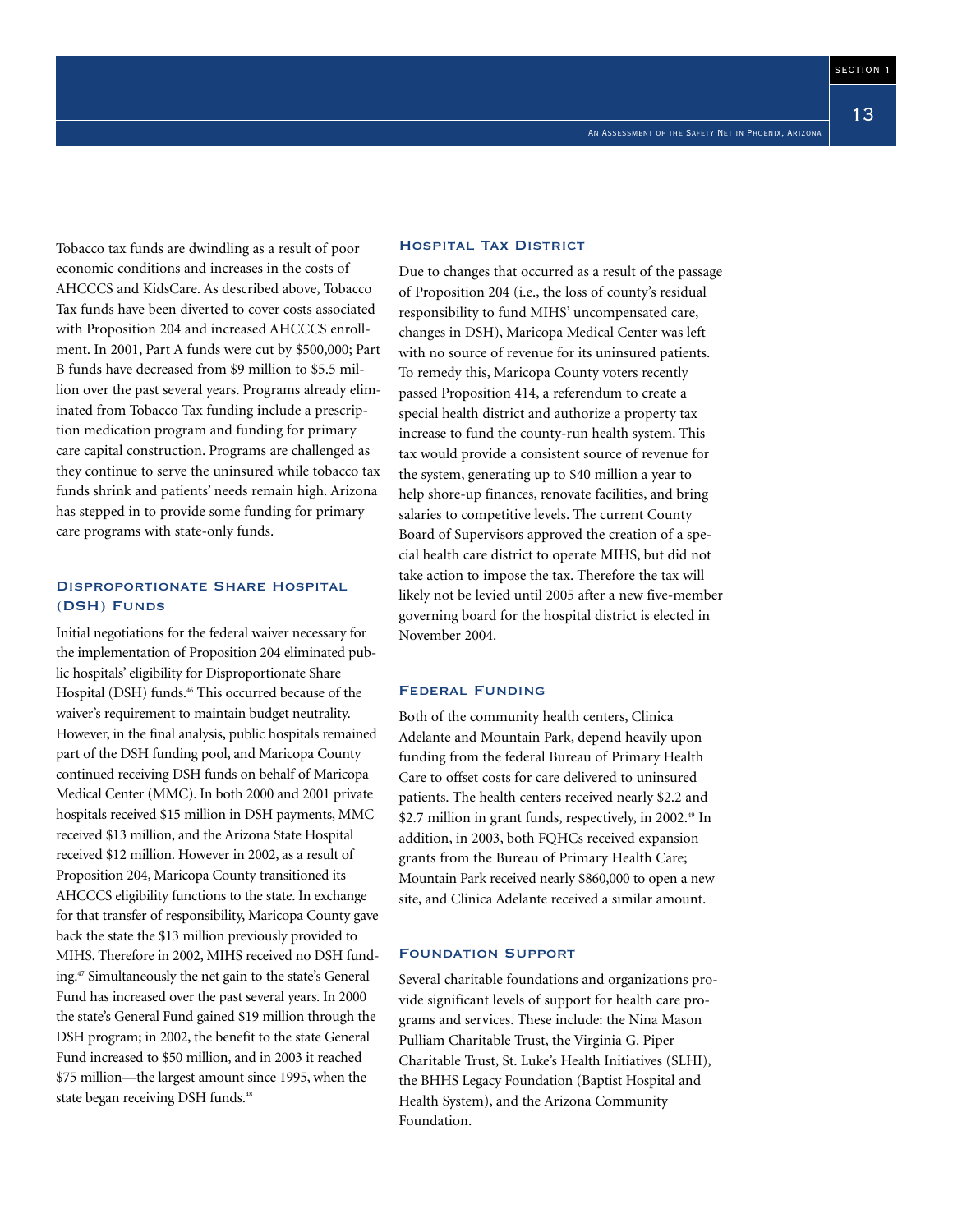### The safety net assessment team conducted interviews with key

stakeholders in the Metropolitan Phoenix health care community and visited safety net facilities between June 16 and 18, 2003. Our analysis of the Phoenix safety net was greatly informed by the interviews with safety net providers and local stakeholders. Informants discussed important changes in local health policy and programs, emergency department use and crowding, issues relating to access to care, significant barriers that patients face in seeking health care services.<sup>50</sup>

#### Fragmentation of Services

The Phoenix safety net area is a loose configuration of independent providers, with no clear coordination among them. There are primary care centers available to provide preventive and routine care, and hospitals that treat severe conditions. However, there is no one system that can provide the underserved with a comprehensive set of services to meet their health care needs. Uninsured patients in need of hospitalization are admitted to MIHS and other hospitals, but it is unclear how much patient information flows back to primary care providers after care has been delivered. Moreover, while informal relationships do exist between some providers, we found little evidence to suggest that these are widespread. Many informants described the safety net in the Phoenix Metropolitan area as "fractured."



#### Capacity Concerns

Opinions regarding the capacity of the safety net in Metropolitan Phoenix were mixed. Some local informants believed that expansions in primary care capacity were needed to meet the needs of the uninsured and underserved, while others felt that adequate primary care capacity does exist—though they recognized that it may be unevenly distributed across the county. Informants pointed out that some individuals in the community may not be well served by the current configuration or distribution of clinics. For example, FQHCs and county clinics are clustered within blocks of each other, while vast areas of the greater Phoenix

*The Phoenix safety net area is a loose configuration of independent providers, with no clear coordination among them.*

area have few if any primary care options for lowincome residents. The Eastern Valley of Phoenix is vastly underserved by safety net providers, except for the free-standing psychiatric hospital.<sup>51</sup>

#### Physician Shortages

Physician shortages mean that even those with insurance can have difficulty locating a provider. Long wait times for appointments often result. For the uninsured or underinsured, shortages can mean even fewer doctors who may be willing to serve them. The shortages are most pronounced among the specialty services, where reported waiting times range from three to six months, and in some cases can reach 12 months. Even AHCCCS beneficiaries, who have access to a wide array of public and private providers, are often subjected to long waiting times for appointments.

Arizona's physician shortage is of particular concern since the situation is likely to get worse in the future. The number of physicians per capita in Arizona has declined by 6.2 percent between 1989 and 1999.<sup>52</sup> Arizona has only one state medical school and a college of Osteopathic Medicine. As a result, Arizona trains fewer of its own providers than do most other states. Only 24 percent of providers practicing in the state were trained there, compared to an average of 44 percent in the rest of the country. Many Arizona medical school graduates leave to set up practice in other parts of the country. Hence, physicians must be recruited from other states to stay current with population increases and greater demand for health care. Also, Arizona has a higher percentage of older physicians than the national average; the state was ranked fifth in the percent of active physicians over age 55, and second with regard to those aged 65 and older. And, the state's physicians are now retiring earlier, at age 59 compared to age 63 ten years ago.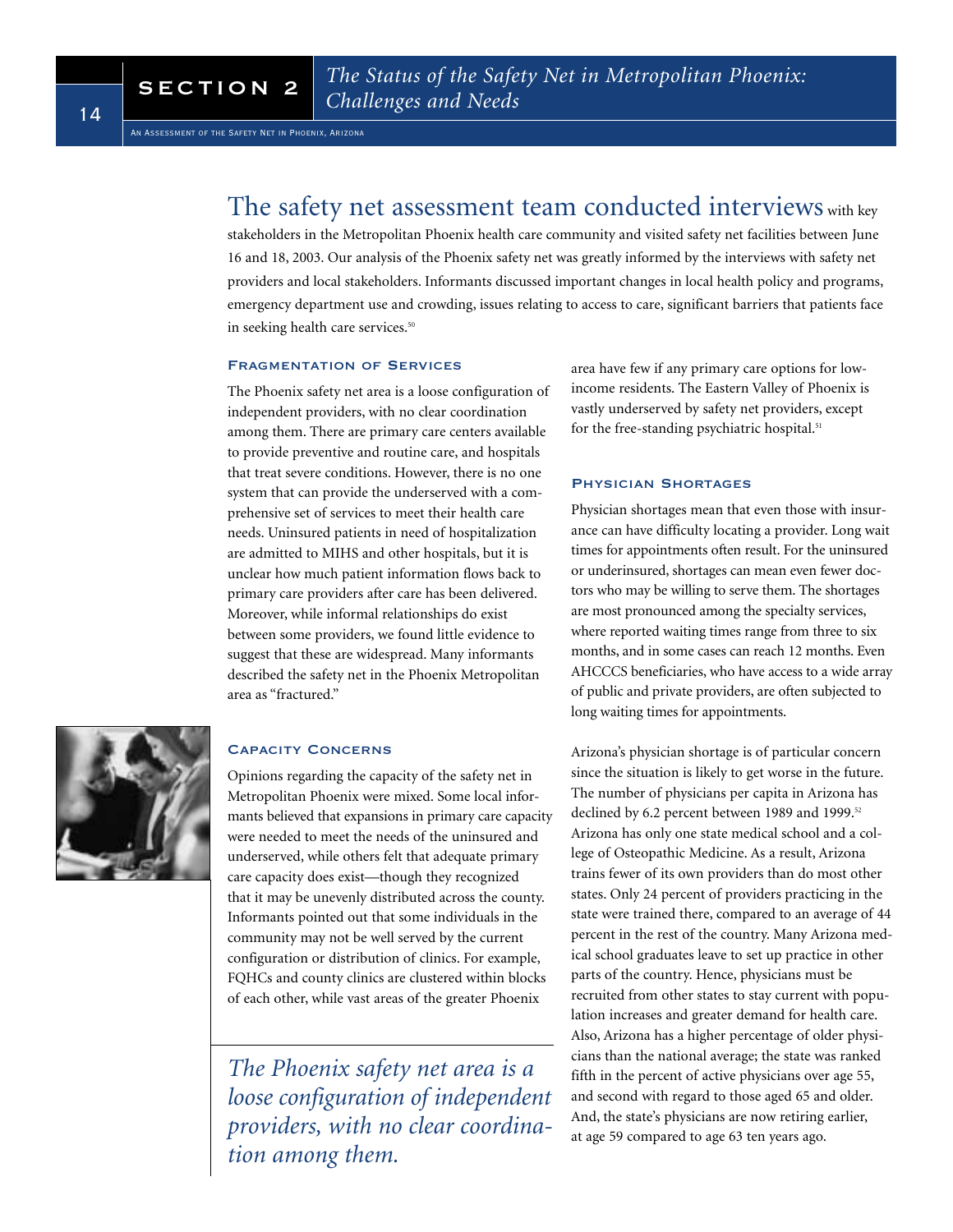15

Financing Concerns

Uncompensated care continues to place great burdens on area hospitals. In 2001, Maricopa Integrated Health System (MIHS) had the highest percentage of uncompensated care (18.8) per gross charges than any other hospital in the Metropolitan Phoenix area. In fact, the percent of uncompensated care delivered by MIHS exceeds the combined total of four other area hospitals that provide significant amounts of uncompensated care (17.4 percent combined). When looking at the actual dollars spent on uncompensated care in the Phoenix Valley, it is clear that other hospitals share this burden as well: Banner Health System provided \$112 million in uncompensated care, MIHS provided \$89 million, Vanguard provided \$42 million, Catholic Health Care West provided \$41 million and John C. Lincoln Health Network provided \$34 million in uncompensated care in 2001. <sup>53</sup>

The long-term impact of Proposition 204 remains unknown. During our interviews with individuals in the Phoenix metropolitan area, we heard mixed opinions about its value to uninsured and underserved residents. Virtually everyone we spoke with agreed that by expanding AHCCCS eligibility for more lowincome Arizonians—and thereby paying for many previously uninsured patients—the initiative increased the revenues of many safety net providers. Nevertheless, many informants also noted providers that serve individuals still ineligible for AHCCCS (due either to immigration status, or remaining income or categorical eligibility requirements) have been weakened by the loss of previously available subsidies. In sum, the impact of Proposition 204 has not fully played out. Clearly, the impact depends at least in part on the size and characteristics of the group of individuals who remain uninsured despite the increase in AHCCCS eligibility.

#### Emergency Department Crowding

Uninsured patients continue to seek out hospital emergency departments because they are easy to access and wait times for care are relatively short, especially when compared to long waits for appointments with specialty providers. Hospitals and emergency departments have effectively advertised themselves as "one-stop-shopping" centers that can provide a full range of services including diagnostic, treatment, and pharmaceuticals. Despite increased opportunities for same-day appointments and longer and more convenient clinic hours at other area clinics, some patients continue to seek care at hospital emergency departments for non-emergent conditions.

While some efforts to ease crowding in emergency departments have been undertaken, it remains to be seen whether they will succeed. Maricopa Medical Center has recently opened an urgent care wing adjacent to the emergency department. Representatives there are hopeful that by triaging patients with nonemergent conditions to the urgent care wing, demand for the ED will be reduced. However, in an effort to reduce the up-front fees recently imposed at off-site Maricopa Integrated Health System clinics, a new co-payment structure will soon be put in place at the urgent care center. It is not yet clear whether this will significantly reduce the use of this center.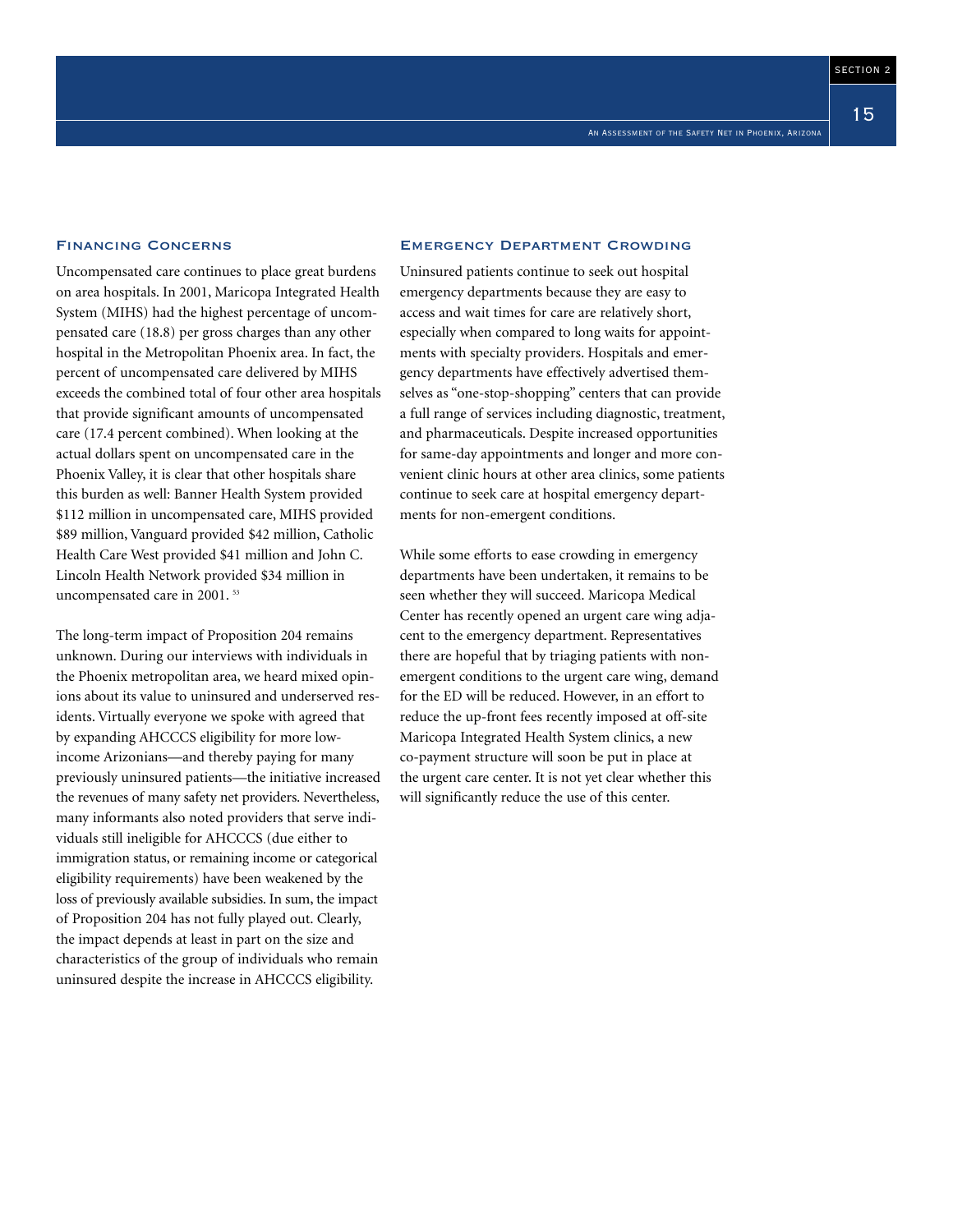#### Insufficiencies in Behavioral Health Services

Officials estimate that approximately 25 percent of the population requires some mental health care, but resources are available to serve only about 9 percent.<sup>54</sup> This is due primarily to a lack of capacity in the mental health system. A few clinics provide behavioral health services, but those are limited. All of Mountain Park's clinical sites provide mental health services, while Clinica Adelante does not. The resident clinic at St. Joseph's Regional Medical Center has a therapist who sees patients once a week.

In addition, budget constraints restrict state services to those under 100 percent of the federal poverty level. While outpatient services are theoretically available to all people seeking behavioral health services, in practical terms services are only available to those on AHCCCS, to seriously emotionally disturbed children, to seriously mentally ill adults, or to those who have been ordered by a court to receive care. In some cases where services are available, co-payments required of individuals above various income thresholds can deter people from seeking care. For all these reasons, people with general mental health needs often forgo care.

#### Gaps in Dental Services

Dental services are also very limited for the uninsured. Those covered by AHCCCS have a somewhat easier time obtaining dental care, but there are still challenges. St. Vincent de Paul's dental services are free but are allocated according to a lottery and waiting lists can be very long. The \$125 upfront per visit fee charged by MIHS' dental clinic is often prohibitive. Mountain Park's main site provides dental services, yet Clinica Adelante does not—though it does reimburse schoolbased health centers for dental services provided to its younger patients.

Arizona also faces a shortage of dentists. Currently, more dentists retire each year than set up new practices. In an attempt to solve this problem, a new dental school has recently opened in Arizona. It focuses on training dentists to practice in rural areas with underserved populations. The school has admitted 54 students for the 2003-2004 academic year. Students will receive community clinical training in the state's community health centers. How soon and to what degree this school will alleviate the shortage remains to be seen.

#### Barriers to Care

**Wait Times and Operating Hours:** Wait times for appointments can be long for low-income and uninsured patients in the Phoenix metropolitan area. For many conditions, patients can wait months for access to specialty care. As noted earlier, when faced with waiting times of this length—or even of a few days some patients will instead opt to receive care from the emergency department.

One community health center, Clinica Adelante, has implemented open access appointments in its clinics, setting aside blocks of time each day for patients to call in by 8:00 am for same-day appointments. Interestingly, as was noted earlier, some clinics find that even when they schedule patients with same-day appointments, some do not keep the clinic appointment and instead choose to go to the emergency department. This is the case at Clinica Adelante, where 40 percent of appointments are no-shows.<sup>55</sup>

Certain providers have started to triage patients according to their severity or to expand their hours. Las Fuentes attempts to get patients with fever, pain, or bleeding seen the same day; patients with coughs are seen the next day. At Mountain Park patients with urgent/emergency problems are seen either the same or next day. Both Clinica Adelante and Mountain Park now offer some evening and/or weekend hours. These and other clinics reported mixed results from these extended hours of operation. Both Mountain Park and Clinica Adelante reported huge increase in patient visits, while Maricopa Integrated Health System and Las Fuentes did not.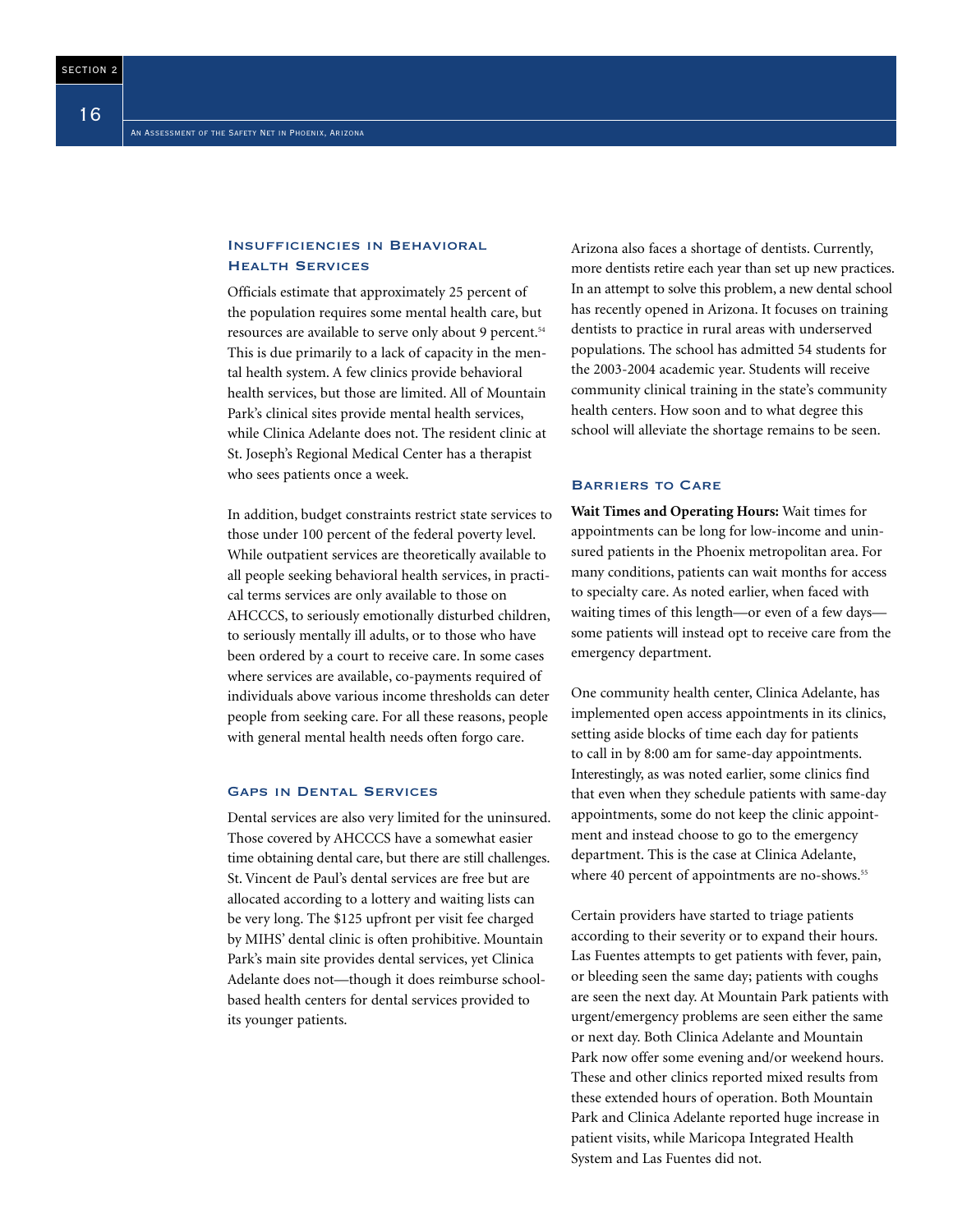17

**Fees:** Access to primary care at MIHS clinics has been reduced by the imposition of up-front fees to offset serious budget shortfalls. Many informants suggested that these fees are prohibitive to many low-income, uninsured residents and that MIHS has essentially placed its clinics outside the health care safety net. It remains to be seen whether the passage and eventual implementation of Proposition 414 will result in a reduction of these fees.

**Transportation:** Lack of transportation is a major barrier to care in the greater Phoenix area. The bus system is limited and does not cover the entire area. Many buses do not stop at convenient locations. Patients are often required to take several buses and spend hours getting to a doctor. Patients on AHCCCS can obtain non-emergency medical transportation; however, they often need to book such transportation in advance. The sheer size of Maricopa County presents a barrier to patients who do not have reliable transportation. The County is very large and it can be difficult for people living in outlying areas to traverse.

**Language and Cultural Competency:** By and large, language competency does not appear to represent a significant barrier to obtaining health care from safety net providers in the Phoenix Valley. In Maricopa County, Spanish is the second most frequently spoken language by patients after English. To address this, the safety net providers we studied hire bilingual administrative staff and clinicians when available. Generally, safety net providers in metropolitan Phoenix appear to deliver culturally competent care as well.<sup>56</sup> However, we found one possible exception with regard to Native American patients in need of behavioral health services. According to informants, it can be challenging to provide services to some Native American patients in a manner that appropriately honors their culture.<sup>57</sup>

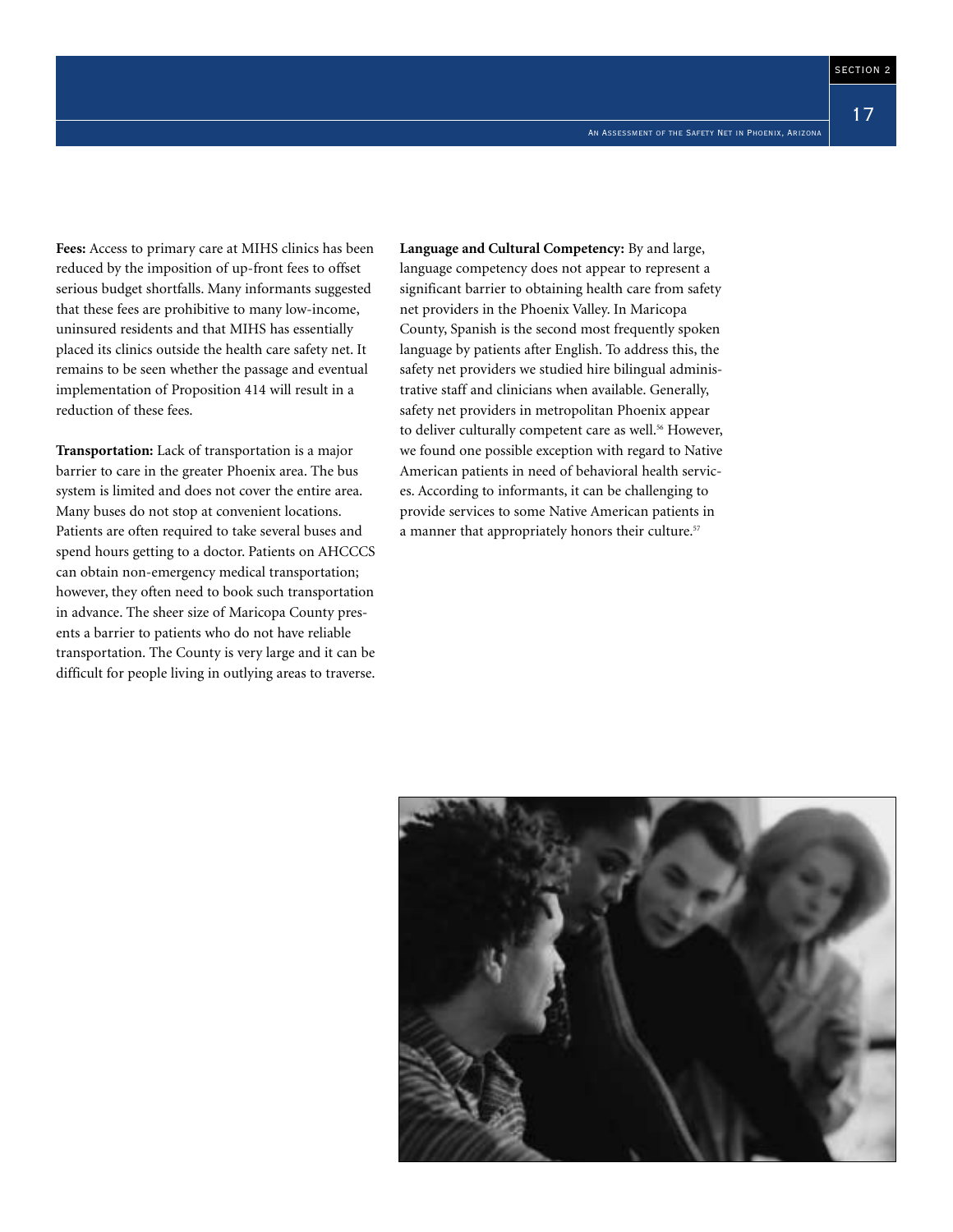### The safety net assessment team conducted focus groups

with residents who receive their care from safety net providers in the Phoenix area. Three focus groups were held on June 16, 17 and 18, 2003, at Maricopa Integrated Health System, St. Joseph's Hospital and Medical Center, and St. Vincent de Paul Medical Clinic. Focus group participation was voluntary. Participants were recruited with the help of the local community partner, St. Luke's Health Initiatives, which involved displaying flyers announcing the sessions and their schedules. Participants received \$25 each in appreciation of their time and candor. A total of 27 individuals participated in the focus groups. Two groups were conducted in Spanish and one was in English.

The focus group discussions highlight difficulties that many uninsured and underserved residents have in accessing timely and affordable health services in the Phoenix Valley. Participants discussed issues such as primary care and prevention, access to specialty and inpatient services, their use of the ED for emergent as well as non-emergent care, their understanding of the health care system and the opportunities that are available to them, and their feelings about the provider community.

#### Safety Net Providers and Services in Metropolitan Phoenix

Many focus group participants were very appreciative of the care they received from safety net providers. Some understood that they could receive only limited care, or for limited periods of time, but valued the services tremendously. As one participant said, *"Since coming here, I know what things to eat…how to take my medicines... The people here have helped me a lot."* Several participants worried about where they would get care if they could no longer come to the clinic; as one woman stated, *"I understand that we can't stay at this clinic, but if they were to tell us we can't come any longer, I wouldn't know where to go."*

*"The ER is overused. If you don't have a doctor the ER is your only choice. You wait till you're sick to go."*

Some of the participants were aware of local FQHCs, including Mountain Park and Clinica Adelante. Several of these individuals complained about the clinic locations and talked about difficulties getting to and from clinic appointments. Other participants were completely unfamiliar with these sites. There was the perception among some participants that these clinics did not take new patients and were therefore inaccessible to them.

A few participants described their experiences trying to enroll in Mercy Care<sup>58</sup> but finding that they did not qualify. Many found the application process to be quite difficult. Other participants had succeeded in enrolling at the clinic at St. Joseph's and were receiving their care from the Mercy Care clinic. These patients were very pleased with their services and had found it relatively easy to apply for care at the clinic. One woman stated, *"I get my blood work, x-rays, pap smear, and mammogram for \$30 a month. They've been wonderful."* Several individuals reported very positive experiences obtaining hospital care from St. Joseph's, regardless of whether or not they were insured. One woman reported that a social worker from St. Joseph had helped her son enroll in AHCCCS.

Many participants stated that they commonly used services from Maricopa Integrated Health System (MIHS) since they had no other alternatives for care. Several participants complained of long waits in the ED. They also found the MIHS policy of charging up-front for primary care clinic visits to be a barrier to obtaining care.

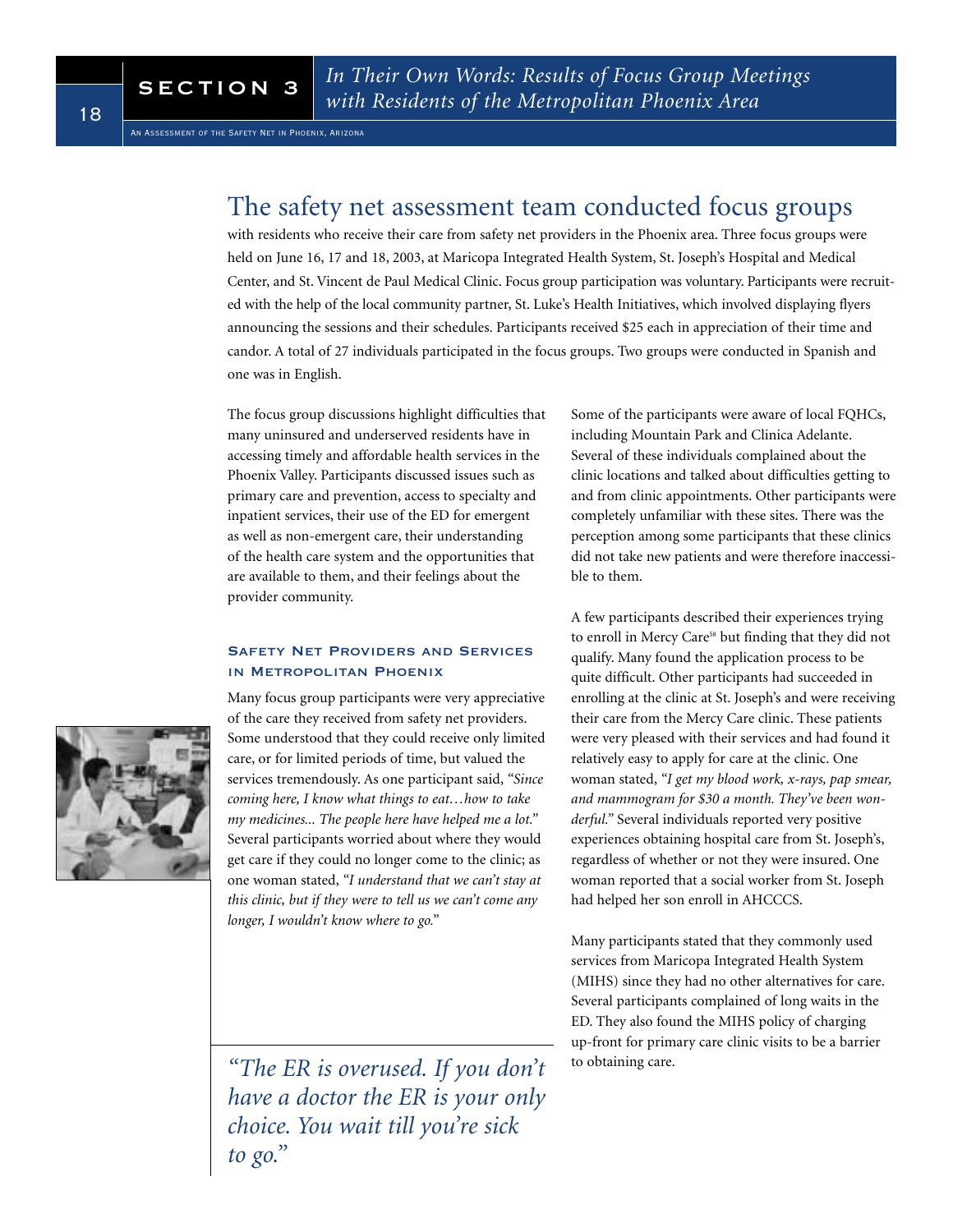Many of the participants reported going to the emergency department at one or more Phoenix area hospitals. In the words of a Spanish-speaking participant,

*"The ER is overused. If you don't have a doctor the ER is your only choice. You wait till you're sick to go."* She also stated: *"There is a large Hispanic population, many are undocumented. They get paid cash, they are not offered insurance. They can't get AHCCCS because they are illegal, they are afraid to apply for their U.S. born kids. When they get desperate, they lack preventive care, they don't know about places to go, and now the community health centers don't have capacity."* Another woman said simply: *"All the [the primary care clinics] I called turned me down, so I go to the ER."*

Participants reported that they choose the emergency department at times because it is relatively easy to access and care is given within a relatively short time. Some said that they would rather go to an emergency department and wait all day than wait weeks for an appointment.

Some focus group participants described a cumbersome process of trying to access routine mental health services. They reported that only those in crisis can get care, and that the system lacks adequate capacity, especially for the uninsured. Some reported that it can be difficult to get needed medication even if one is covered by AHCCCS. For example, one woman described difficulties getting a mental health drug for her son, who is covered by AHCCCS. When his doctor prescribed a drug that is not on the AHCCCS formulary, she had to bring him to the Regional Behavioral Health Authority to be seen by a therapist who could request the particular medication. After taking her son to the therapist, she still could not get the drug without a psychiatric evaluation, which took approximately four months to schedule. Eventually, she was told that if her son's primary diagnosis was depression, and not something considered more severe, the drug would not be covered. *"By the time you get through the whole thing you're very depressed,"* she stated.

Focus group participants from the St. Joseph's group reported difficulties in getting needed dental care. According to one participant, *"Dental care is nonexistent."* One reported seeking preventive care at the dental hygiene school. Another stated, "*St. Vincent de Paul's is the best place to go; you have to apply in their raffle, but if you win you get all your services."*

Many of the focus group participants talked about how much they rely on AHCCCS for their care. One woman described the embarrassment she felt at applying for Medicaid, but noted that she was determined to get coverage because her son had asthma and she knew he desperately needed the care. Another woman talked about her son's serious illness and the thousands of dollars in bills generated at the hospital. If her son had not qualified for AHCCCS her family would have struggled just to pay what they could toward the bills. Yet another woman was distraught that her 21-year old son would soon be losing his AHCCCS eligibility. As she stated, *"He has problems with his stomach and he's been coughing up blood. We took him to the emergency department and he got an appointment with a specialist, but the appointment is not until after he loses his AHCCCS eligibility."*

#### Barriers to Care

When asked about use of various services from primary to emergent care, participants reported that they generally do not know the difference between an emergency, an urgent problem, or a condition that needs to be addressed soon but not immediately. This lack of understanding contributes to their preference for immediate treatment and sparks their visit to the emergency department. Several participants were particularly concerned about making the wrong decision when is comes to the health of children. One woman, for example, took her child to the doctor for what she thought was a cold, but the child had pneumonia.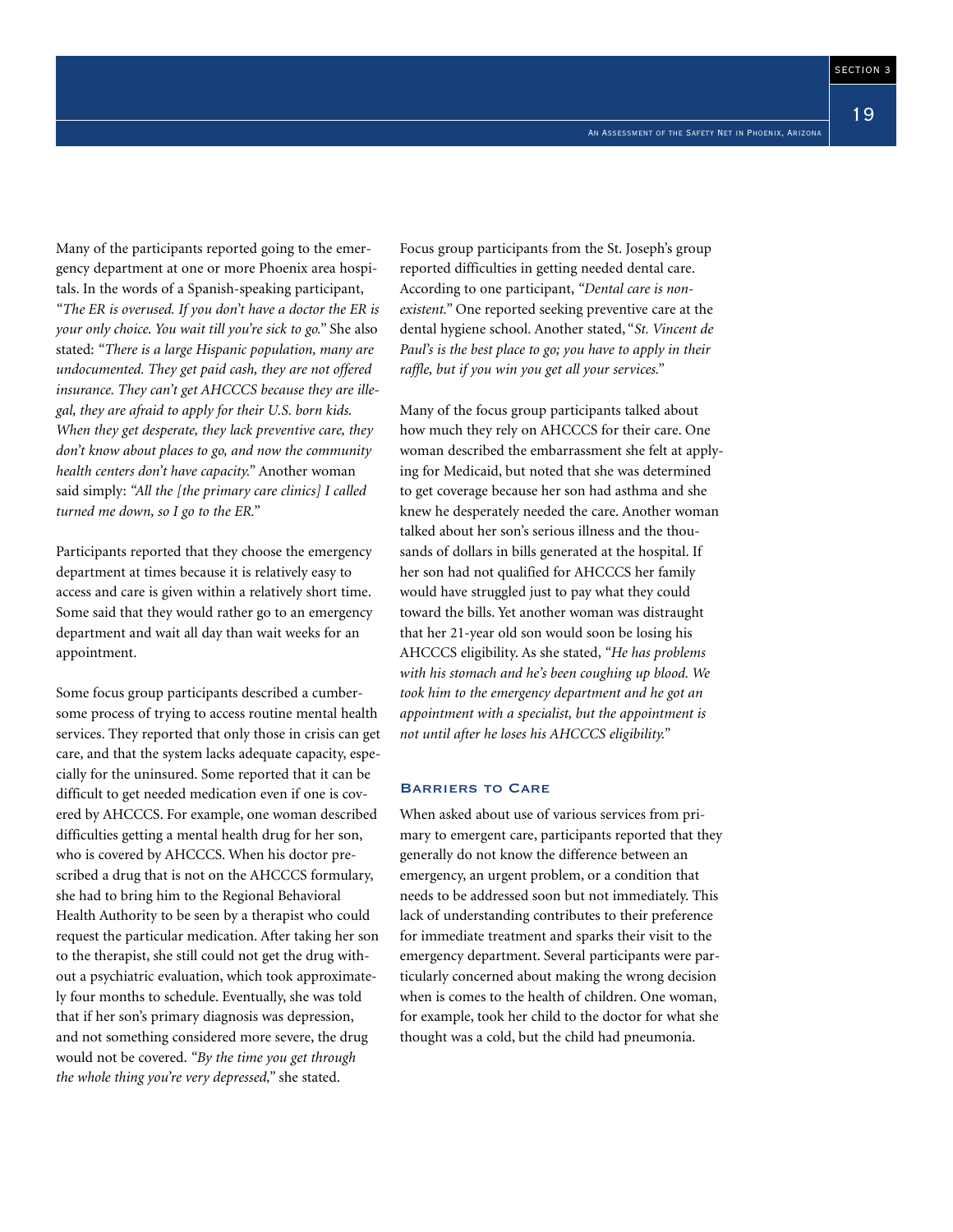Patients reported that they did not know much about the various sources of primary care available. This seemed to be particularly true among participants in the Spanish-speaking groups. Some providers do not advertise and information about their services is spread only by word-of-mouth. Several of the participants reported that the various clinics and community health centers of which they were aware already had too many patients and could not accommodate new ones.

Wait periods for scheduled appointments can take weeks or months. One man complained that he was told by a clinic to wait six months for an appointment with a pediatrician for his sick child. Patients at MIHS reported that appointments have to be made in advance, and that it can be very difficult to get care on a walk-in basis at most places. Another woman had less trouble accessing care, saying, *"If you call the clinic and tell them that your baby has a fever, they will try to get you an appointment or just have you come in."*

Spanish-speaking participants reported that they want to have same-day access to primary care providers. They noted that they often cannot see their providers when they are sick and are given appointments several days (or even weeks) later.

Several participants talked about the costs of health care and reported that the county clinics' requirement of up-front payment is a barrier to obtaining care. Participants said that they would pay \$25 for a doctor's visit, but most clinics, including those run by the county, charge between \$40 and \$60 for an office visit. Cost is often a deterrent for going to the emergency department. For many, going to the ED is not an option because it is too expensive. One participant said, *"If I owed money [for a hospital bill], that would stop me from going to the hospital."* Several participants reported that they also do not get preventive routine

check-ups because of the cost. *"We won't go. We're scared because it's too expensive."* One man reported that he went to the emergency department instead of the clinic because the clinic charged \$150 for the visit and he would have to pay it up-front. *"I am willing to pay for the services I receive. I don't want anything for free. But it should be affordable and easy to pay."*

#### *Transportation*

The focus group participants were mixed in their assessments of the convenience of public transportation. Some of the participants had their own automobiles and did not have difficulties getting to and from doctors' appointments and other health services. However, transportation to MIHS was a problem for many participants, and many reported that they would either get a ride from someone or call an ambulance to get to the hospital. *"If you call the ambulance, it'll be very expensive."* Several said they take a cab, which can also be very costly. Some reported that the clinics are not close to where they live.

#### *Language*

Spanish-speaking participants reported that there is generally at least one staff member available to speak with them when they seek health care services. All the Spanish-speaking participants reported that when they go for health care services, there are people who will attend to them in Spanish. The emergency department also has Spanish-speaking staff available. Few doctors, however, speak Spanish.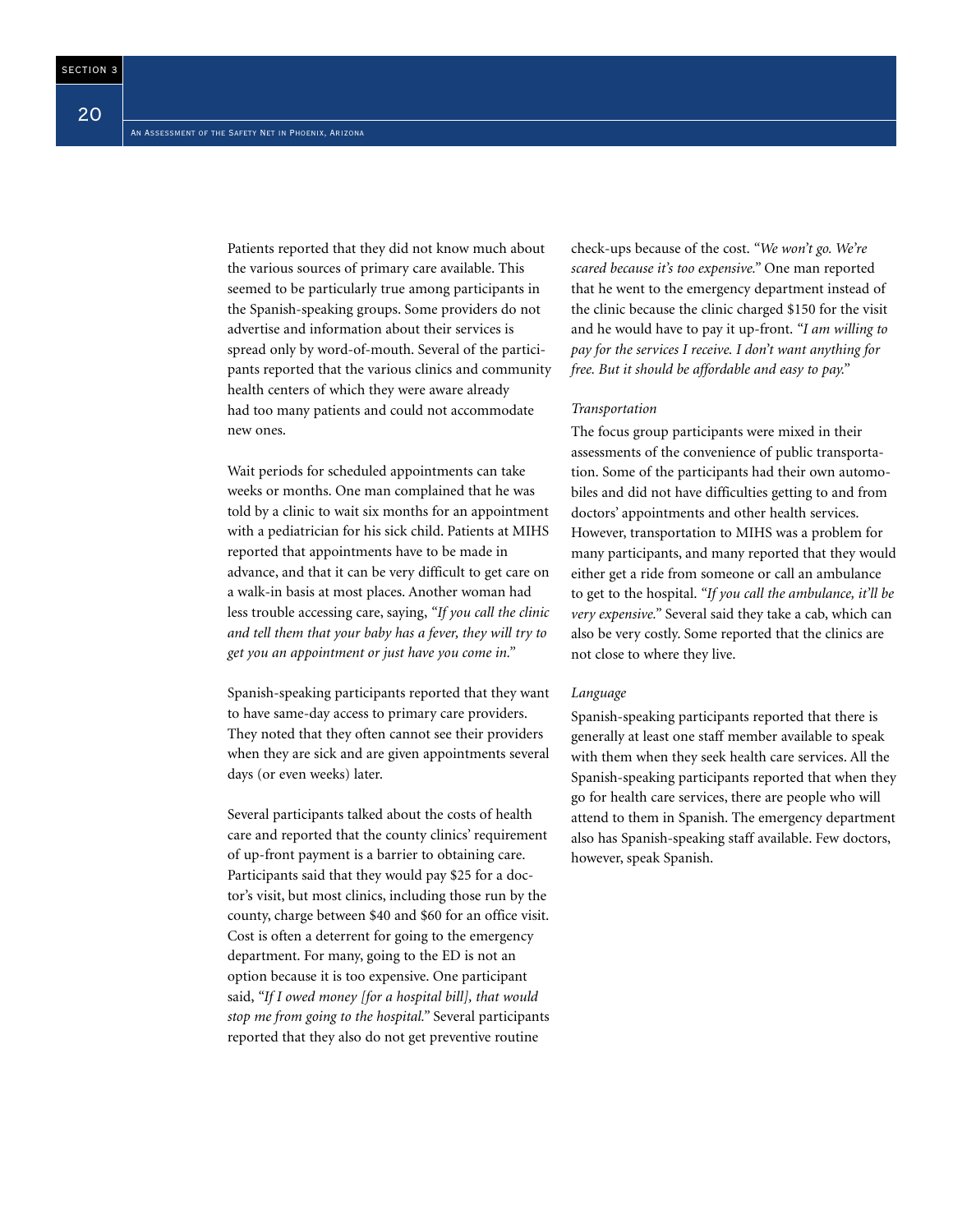21

#### *Immigration Status*

Spanish-speaking focus group participants discussed the impact that their immigration status had on their ability to obtain health care. According to one participant, *"Health insurance is too expensive. If you don't have a social security number you can't qualify for AHCCCS." Another patient stated: "Everywhere you go you're asked if you have insurance or a social security number."* Another participant described the difficulties she faces because she and many of the people she knows do not know what their rights are. This is especially true for immigrants who are undocumented. Many are afraid to even ask questions because of their immigration status. As one focus group participant said, *"This is the first time that I've sat down to talk with someone to inform me of anything."* Most get information from friends or neighbors who know of a place to go for free care. Also, the schools provide some health fairs at which information is available. Many participants believe strongly that care for immigrants should

be improved, regardless of whether they are documented or not, insured or uninsured. According to one participant, *"I only ask that the hospitals treat people better…I wish that they wouldn't take so long to see people especially when they are in pain. Treat us, even if we don't have papers… we will pay."*

According to the focus group participants, many of the immigrants from Mexico rely on home remedies and herbal treatments for all or part of their routine health care. It is not uncommon for immigrants to telephone a doctor in Mexico to ask about a health condition and then have someone bring medicine to the U.S. to treat that condition. Generally, these medicines are available within two or three days. Some of the participants receive their diabetes medications from Mexico. Others get insulin or other medications from Phoenix clinics. According to one participant, *"We can get medicines from Mexico but we need check ups."*

*As one focus group participant said, "This is the first time that I've sat down to talk with someone to inform me of anything."*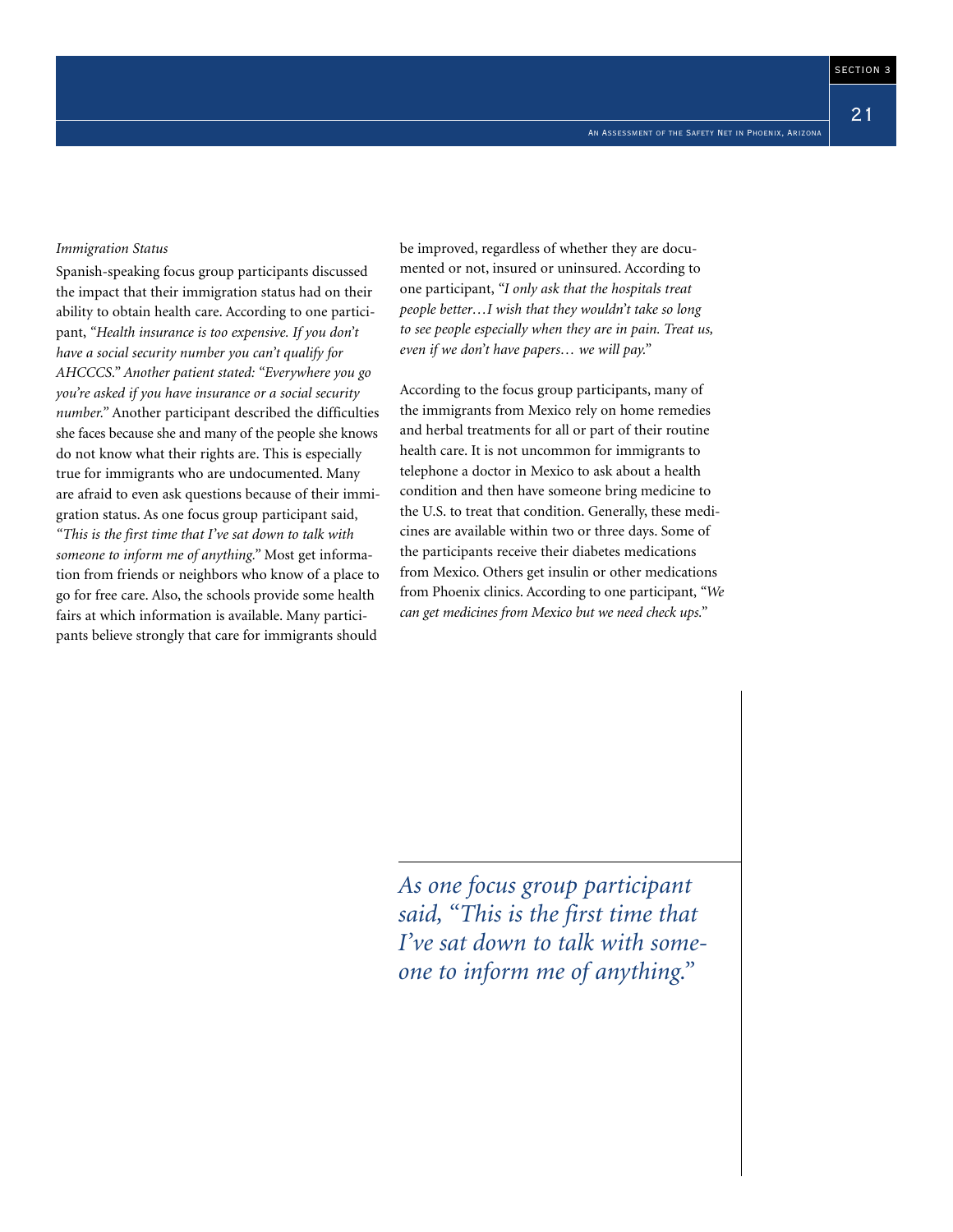An Assessment of the Safety Net in Phoenix, Arizona

#### **OVERVIEW**

### The emergency department plays a critical role in the safety net of every community. It frequently serves as the safety net's "safety net," serving residents who have nowhere else to go for timely care. Residents often choose the ED as their primary source of care, knowing they will receive comprehensive, quality care in a single visit. When and why residents use the emergency department depends largely on patients' perceptions of the quality of care in hospital EDs, primary care providers' willingness to see lowincome, uninsured populations and the accessibility of timely care outside of the ED. Whether it serves as a first choice or last chance source of care, the ED provides a valuable and irreplaceable service for all community residents, including low-income underserved populations.

Problems arise, however, when using the ED leads to crowding and ambulance diversion. When the ED is too crowded, quality of care and patient safety can be compromised. Many factors cause crowding, including limited inpatient capacity, staff shortages, physicians' unwillingness to take call, and increased demand for services from uninsured as well as insured patients. It is important to focus on all these issue when trying to address the problem.

In this section of the report, we provide an analysis of ED use at St. Joseph's Hospital and Medical Center. Using a profiling algorithm,<sup>59</sup> we were able to classify visits as either emergent or non-emergent. We were able to further identify what portion of those visits were primary care treatable, preventable/avoidable or non-preventable/non-avoidable. Communities should use this information to further understand the dynamics of health care delivery. These data, however, do not tell the whole story and should not be viewed as a comprehensive analysis of emergency department use in the community.

*When and why residents use the emergency department depends largely on patients' perceptions of the quality of care in hospital EDs, primary care providers' willingness to see low-income, uninsured populations and the accessibility of timely care outside of the ED.*

#### THE ED USE PROFILING ALGORITHM

In 1999, John Billings and his colleagues at New York University developed an *emergency department use profiling algorithm* that creates an opportunity to analyze ED visits according to several important categories.<sup>60</sup> The algorithm was developed after reviewing thousands of ED records and uses a patient's primary diagnosis at the time of discharge from the ED to apportion visits to five distinct categories. These categories are:

- 1) Non-emergent, primary care treatable
- 2) Emergent, primary care treatable
- 3) Emergent, preventable/avoidable
- 4) Emergent, non-preventable/non-avoidable
- 5) Other visits not classified according to emergent or non-emergent status

According to the algorithm, ED visits are classified as either emergent or non-emergent. Emergent visits are ones that require contact with the medical system within 12 hours.

Emergent visits are further classified as either needing ED care or treatable in a primary care setting. Visits classified as "primary care treatable" are ones that could have been safely provided in a setting other than an ED. These types of visits are ones that generally do not require sophisticated or high-tech procedures or resources (such as CAT scans or certain laboratory tests).

Visits that are classified as needing ED care are classified as either non-preventable/non-avoidable or preventable/avoidable. The ability to identify visits that

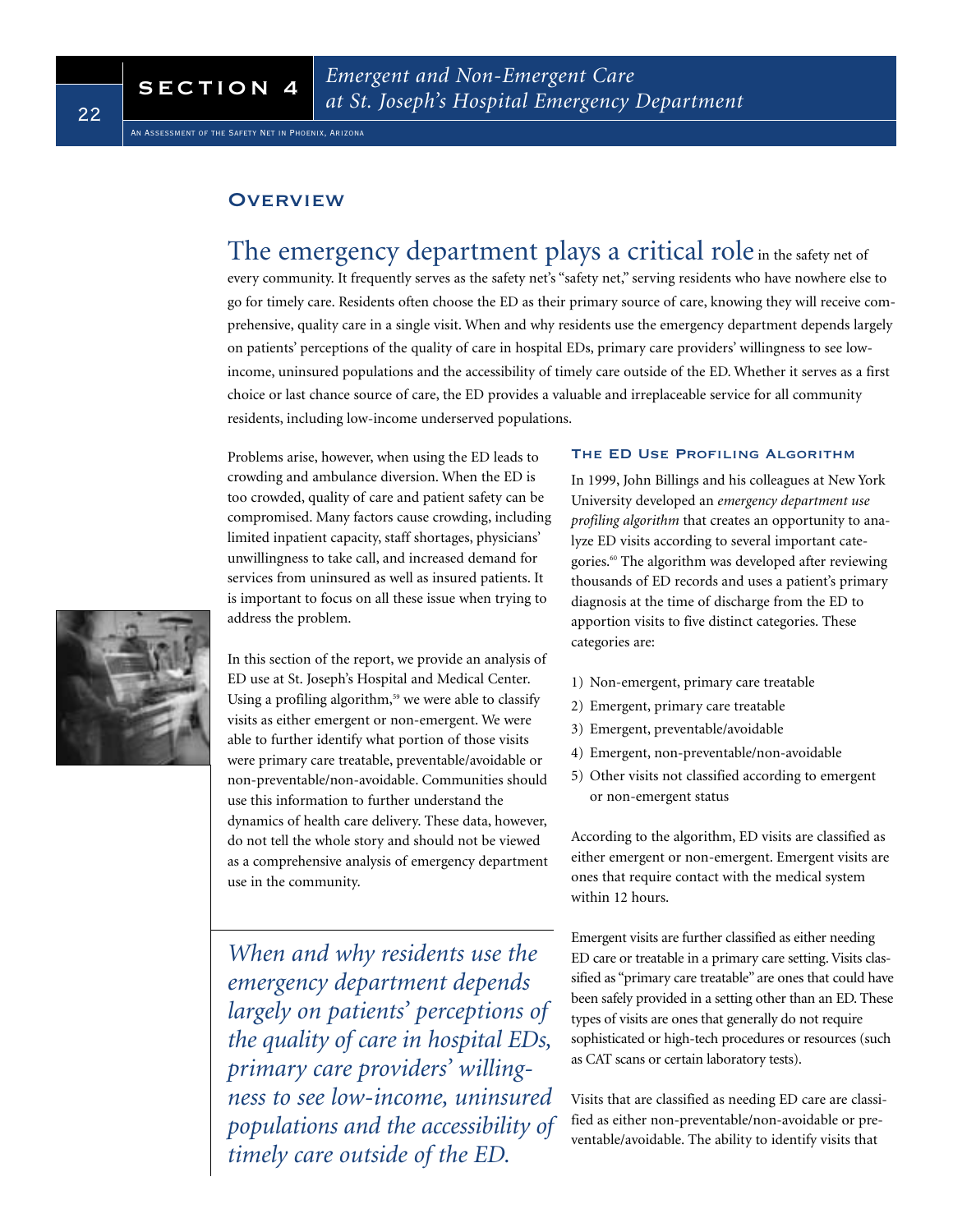23

would fall in the latter category may offer opportunities to reduce costs and improve health outcomes: patients who present with emergent but preventable/ avoidable conditions should be treated earlier and in settings other than the ED.

A significant percentage of visits remain unclassified by the algorithm in terms of emergent status. Visits with a primary ED discharge diagnosis of injury, mental health and substance abuse, certain pregnancy-related visits and other smaller incidence categories are not assigned to algorithm classifications of interest.

The data from the ED utilization category must be interpreted cautiously and are best viewed as an indication of utilization rather than a definitive assessment. This is because the algorithm categorizes only a portion of visits and does not include any visits that result in an inpatient admission. For many hospitals, visits that result in an inpatient admission are not available in ED electronic databases. Presumably, since these visits warrant inpatient treatment, none would fall into the non-emergent category. Excluding these visits may

inflate the primary care treatable (both emergent and non-emergent) categories. However, ED visits that result in an inpatient admission generally do not comprise more then 10-20 percent of total ED visits and would likely have a relatively small effect on the overall findings. A larger effect could occur if more visits were categorized by the algorithm. Since a sizeable percentage of ED visits remain unclassified, percentages or visits that are classified as falling into one of the four emergent or non-emergent categories should be interpreted as a conservative estimate and may understate the true values in the population.

#### ED Use at St. Joseph's Hospital and Medical Center

As part of the *Urgent Matters* safety net assessment process, we collected information on ED visits at St. Joseph's for the period July 1 through December 31, 2002. Over this six month period, there were 19,924 ED visits that did not result in an inpatient admission.<sup>61</sup> Table 4 provides information on these visits by race, coverage, age and gender.

### **Table 4 Demographic Characteristics of ED Visits**

| Race<br><b>Black</b>               | 9.3%                   | Coverage<br>Commercial 25.5%               |                                | Age<br>$0 - 17$ | 30.6%         | Gender<br>Female | 53.9% |
|------------------------------------|------------------------|--------------------------------------------|--------------------------------|-----------------|---------------|------------------|-------|
| White<br>Hispanic<br>Other/unknown | 41.6%<br>44.8%<br>4.3% | Medicaid<br>Medicare<br>Uninsured<br>Other | 42.8%<br>9.5%<br>17.9%<br>4.3% | 18-64<br>$65+$  | 63.2%<br>6.2% | Male             | 46.1% |

*Source: The George Washington University Medical Center, School of Public Health and Health Services, Department of Health Policy analysis of ED data provided by St. Joseph's Hospital and Medical Center's emergency department.*

#### Key Demographic Characteristics of ED Visits

- Nearly half of all ED visits at St. Joseph's were for Hispanic patients. Another four out of ten were for patients who were white.
- Only one-quarter of visits were for commercially insured patients. Many more were Medicaid patients, and nearly one-fifth were uninsured.
- Nearly a third of all ED visits were for children.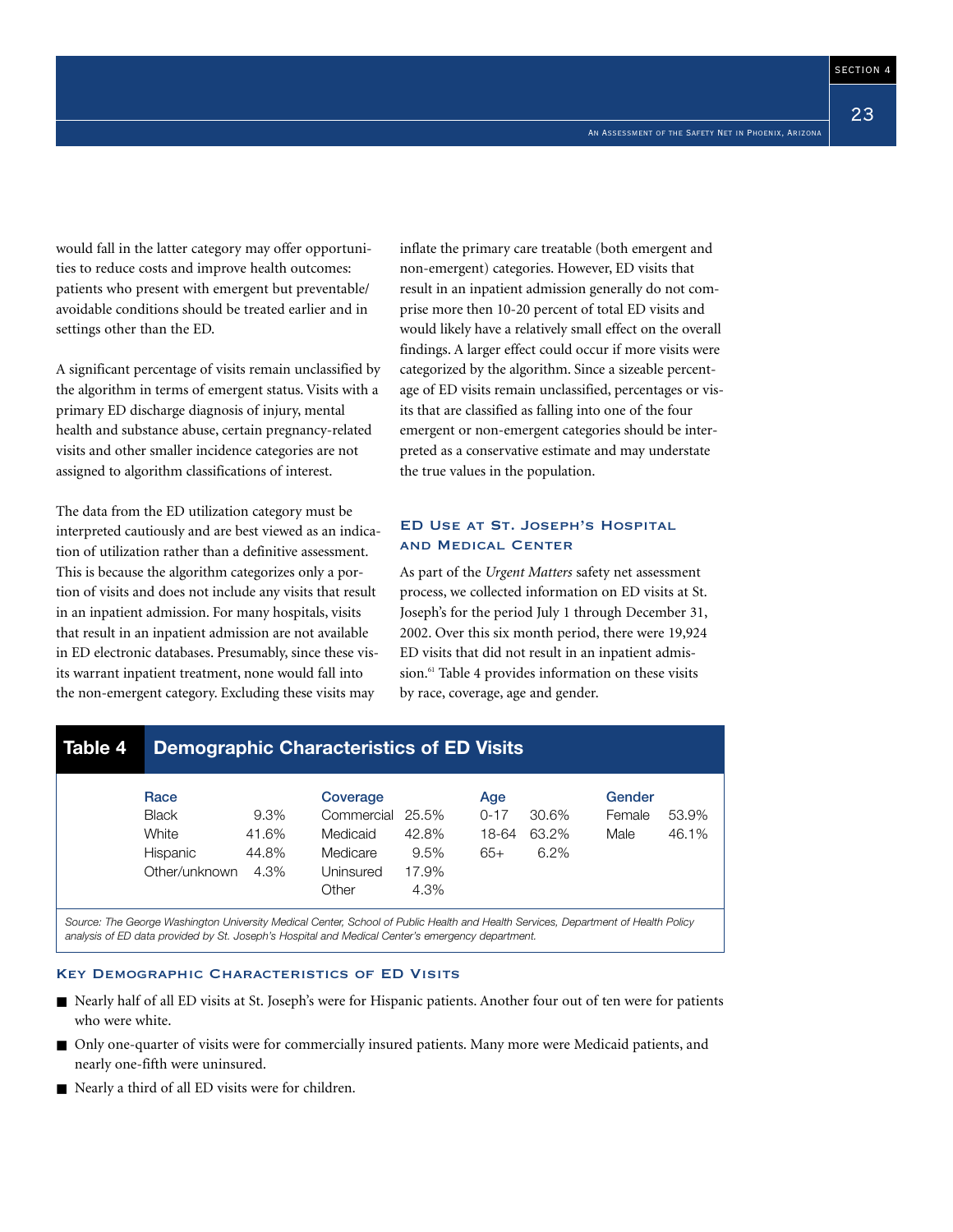

A significant percentage of visits to St. Joseph's ED could have been treated in settings other than the ED. As Figure 1 demonstrates, 22.5 percent of ED visits at St. Joseph's were non-emergent and another 23.2 percent were emergent but primary care treatable. Thus, nearly one-half of all ED visits that did not result in an inpatient admission could have been safely treated outside of the ED.

Table 5 compares the rate of visits that were emergent, that required ED care, and that were not preventable or avoidable against rates for other categories of visits. For every visit that was in the emergent, not preventable category, there were nearly two non-emergent visits and another two emergent but primary care treatable visits. These findings differed across various categories. Rates of use of the ED for non-emergent conditions were highest for patients who were covered by Medicaid  $(2.34)$  and lowest for patients on Medicare  $(1.31).<sup>62</sup>$ The high rates common to the Medicaid population are at least in part a result of the large percentage of children who seek care at St. Joseph's. Contrary to the results of similar analyses conducted at many other hospitals, these results indicate that commercially insured patients were not using the St. Joseph's ED at rates than were similar to uninsured or publicly insured patients.<sup>63</sup>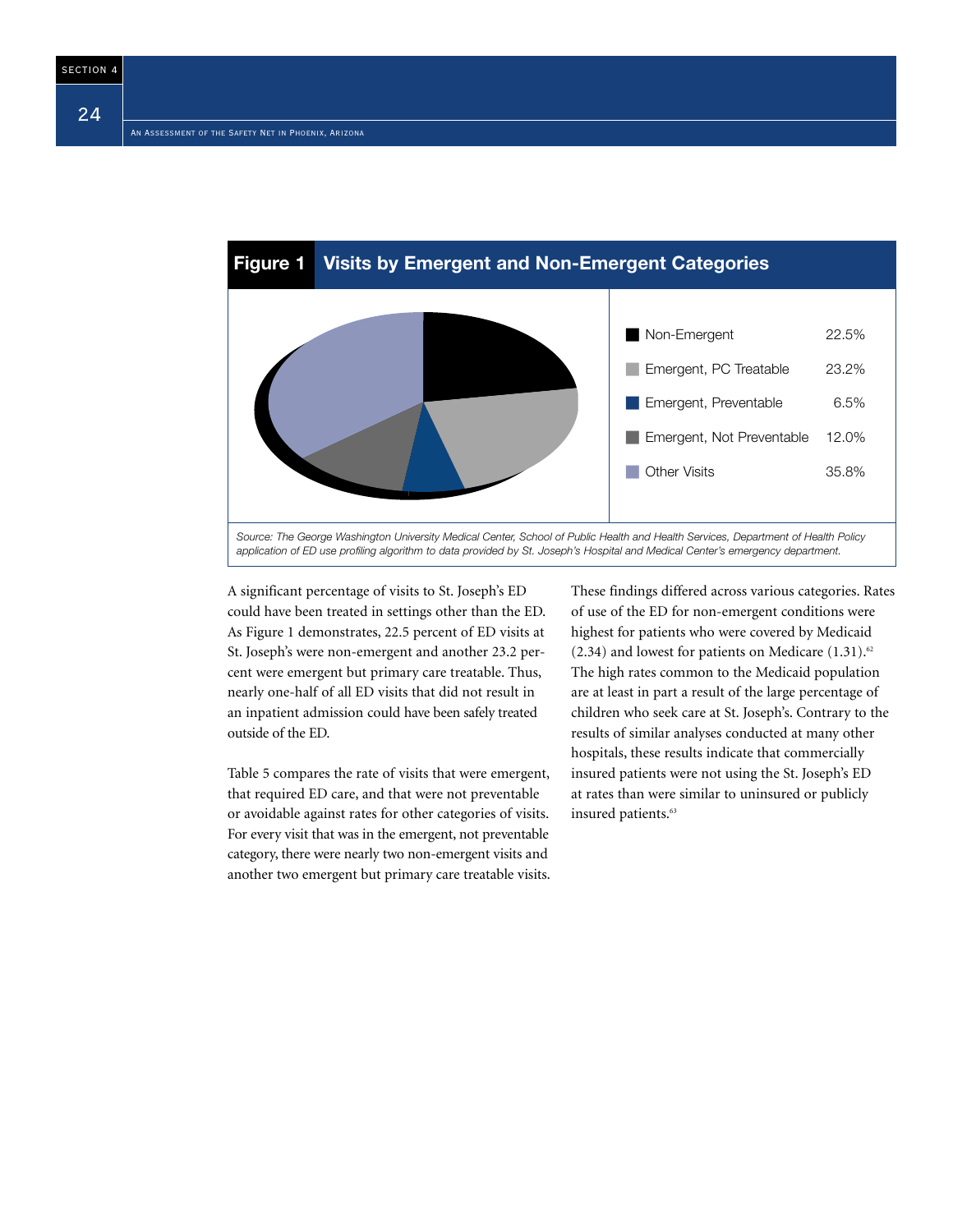| Table 5 | <b>Relative Rates for ED Visits at St. Joseph's Hospital</b><br>and Medical Center |              |                                                      |                                                                        |                                                                                       |  |
|---------|------------------------------------------------------------------------------------|--------------|------------------------------------------------------|------------------------------------------------------------------------|---------------------------------------------------------------------------------------|--|
|         |                                                                                    | Non-Emergent | Emergent,<br><b>Primary Care</b><br><b>Treatable</b> | <b>Emergent, ED</b><br><b>Care Needed</b><br>Preventable/<br>Avoidable | <b>Emergent, ED</b><br><b>Care Needed</b><br>Not Preventable/<br><b>Not Avoidable</b> |  |
|         | <b>Total</b>                                                                       | 1.88         | 1.93                                                 | 0.54                                                                   | 1.00                                                                                  |  |
|         | Insurance status                                                                   |              |                                                      |                                                                        |                                                                                       |  |
|         | Commercial                                                                         | 1.53         | 1.53                                                 | 0.39                                                                   | 1.00                                                                                  |  |
|         | Medicaid                                                                           | 2.34         | 2.53                                                 | 0.70                                                                   | 1.00                                                                                  |  |
|         | Medicare                                                                           | 1.31         | 1.26                                                 | 0.50                                                                   | 1.00                                                                                  |  |
|         | Uninsured                                                                          | 1.86         | 1.87                                                 | 0.45                                                                   | 1.00                                                                                  |  |
|         | Age                                                                                |              |                                                      |                                                                        |                                                                                       |  |
|         | $0 - 17$                                                                           | 2.45         | 3.33                                                 | 1.03                                                                   | 1.00                                                                                  |  |
|         | 18-64                                                                              | 1.80         | 1.60                                                 | 0.40                                                                   | 1.00                                                                                  |  |
|         | $65+$                                                                              | 1.13         | 1.15                                                 | 0.61                                                                   | 1.00                                                                                  |  |
|         | Race                                                                               |              |                                                      |                                                                        |                                                                                       |  |
|         | <b>Black</b>                                                                       | 1.69         | 1.88                                                 | 0.60                                                                   | 1.00                                                                                  |  |
|         | Hispanic                                                                           | 1.93         | 2.23                                                 | 0.55                                                                   | 1.00                                                                                  |  |
|         | White                                                                              | 1.89         | 1.66                                                 | 0.53                                                                   | 1.00                                                                                  |  |
|         | <b>Sex</b>                                                                         |              |                                                      |                                                                        |                                                                                       |  |
|         | Female                                                                             | 2.07         | 2.01                                                 | 0.49                                                                   | 1.00                                                                                  |  |
|         | Male                                                                               | 1.70         | 1.88                                                 | 0.61                                                                   | 1.00                                                                                  |  |
|         |                                                                                    |              |                                                      |                                                                        |                                                                                       |  |
|         |                                                                                    |              |                                                      |                                                                        |                                                                                       |  |

*Source: The George Washington University Medical Center, School of Public Health and Health Services, Department of Health Policy application of ED use profiling algorithm to data provided by St. Joseph's Hospital and Medical Center's emergency department.*

There were smaller differences across rates when comparing the race or ethnicity of patients using the ED for non-emergent conditions. Hispanic patients had marginally higher rates of ED use for emergent, primary care treatable conditions than did black patients. Age appears to be a strong factor in ED use. Children appear much more likely to have used the ED for nonemergent and emergent primary care conditions than adults and seniors.<sup>64</sup>

Most ED visits at St. Joseph's occurred during the hours of 8:00 am and midnight. As Figure 2 illustrates, only about 17 percent of visits that did not result in an inpatient admission occurred between midnight and 8:00 am.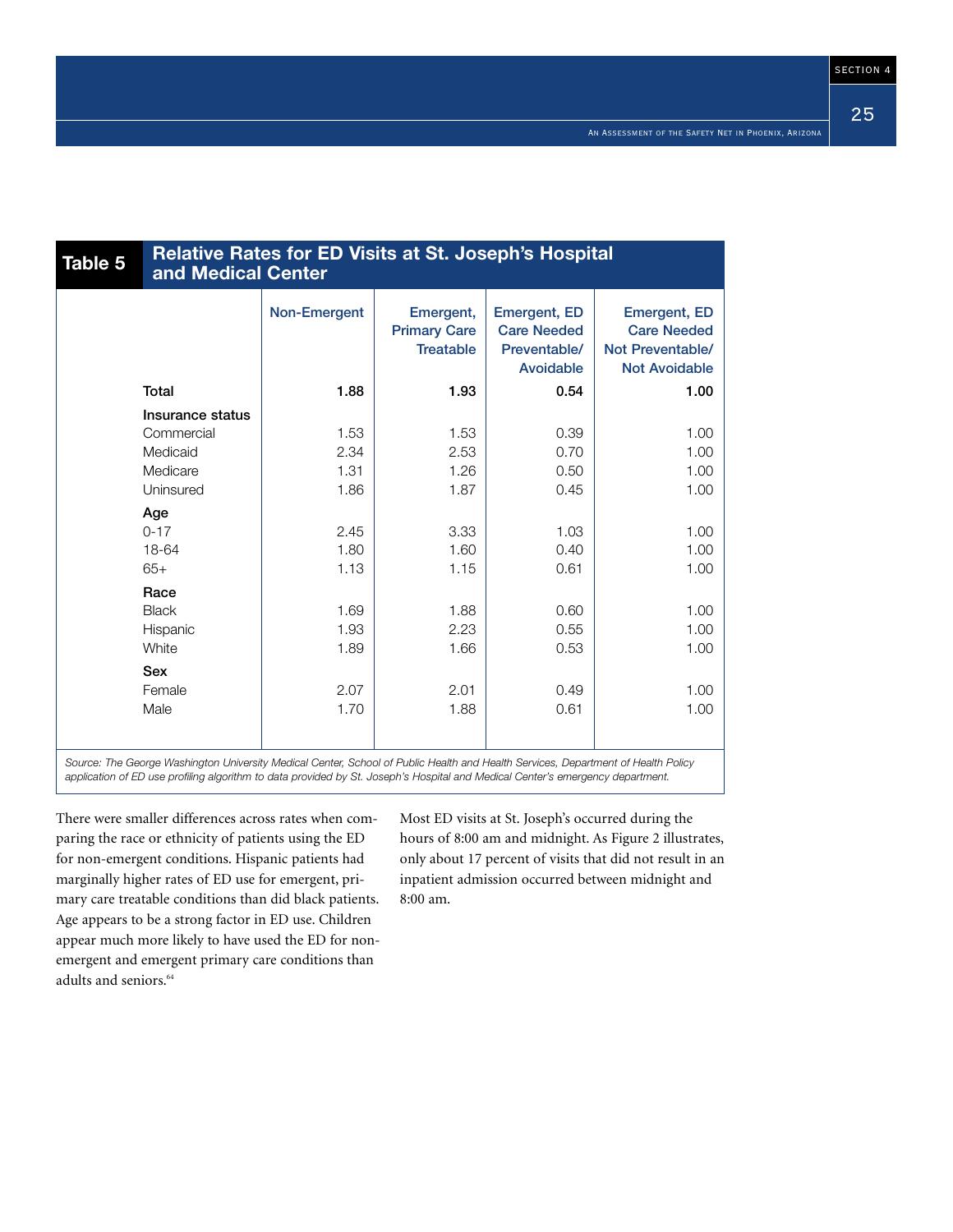

Interestingly, many visits to the ED for primary care treatable conditions occurred during business hours that commonly coincide with physician and clinic hours. Table 6 illustrates the rates of use of the ED for emergent and non-emergent conditions according to three time periods—8:00 am to 4:00 pm; 4:00 pm to midnight; and midnight to 8:00 am. Patients used the ED for primary care treatable conditions at relatively similar rates during "regular business hours" and the hours of 4:00 pm to midnight.

| Table 6                                                                                                                           | Relative Rates for ED Visits at St. Joseph's,<br>by Admit Time to the ED |              |                                                      |                                                                 |                                                                                |  |
|-----------------------------------------------------------------------------------------------------------------------------------|--------------------------------------------------------------------------|--------------|------------------------------------------------------|-----------------------------------------------------------------|--------------------------------------------------------------------------------|--|
|                                                                                                                                   |                                                                          | Non-Emergent | Emergent,<br><b>Primary Care</b><br><b>Treatable</b> | Emergent, ED<br><b>Care Needed</b><br>Preventable/<br>Avoidable | Emergent, ED<br><b>Care Needed</b><br>Not Preventable/<br><b>Not Avoidable</b> |  |
|                                                                                                                                   | Total                                                                    | 1.88         | 1.93                                                 | 0.54                                                            | 1.00                                                                           |  |
|                                                                                                                                   | Admit time                                                               |              |                                                      |                                                                 |                                                                                |  |
|                                                                                                                                   | $8$ am $-$ 4 pm                                                          | 2.03         | 1.91                                                 | 0.54                                                            | 1.00                                                                           |  |
|                                                                                                                                   | 4 pm – midnight                                                          | 1.89         | 2.05                                                 | 0.54                                                            | 1.00                                                                           |  |
|                                                                                                                                   | Midnight $-8$ am                                                         | 1.60         | 1.78                                                 | 0.54                                                            | 1.00                                                                           |  |
| Source: The George Washington University Medical Center, School of Public Health and Health Services, Department of Health Policy |                                                                          |              |                                                      |                                                                 |                                                                                |  |

*application of ED use profiling algorithm to data provided by St. Joseph's Hospital and Medical Center's emergency department.*

These data support the assertion that patients are using the ED at St. Joseph's for conditions that could be treated by primary care providers, at times during the day when primary care providers are likely to be available. This suggests that there are opportunities to improve care for patients in Phoenix while also addressing crowding in the ED at St. Joseph's. While this analysis does not address ED utilization at other Phoenix hospitals, these findings are similar to other analyses of large urban ED populations and are likely to be similar to patterns at other hospitals in the area.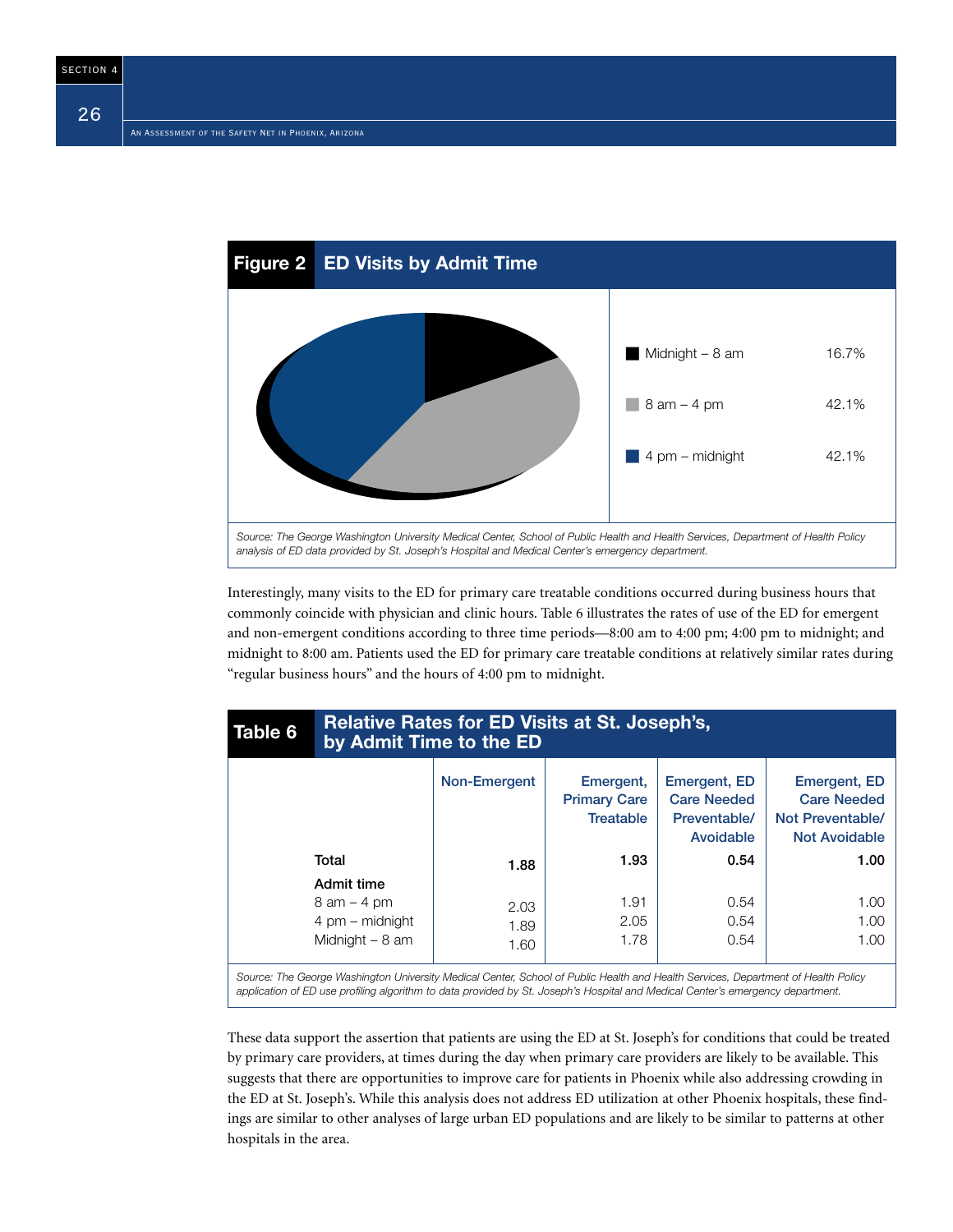### Key Findings

After examining important components of the Phoenix safety net, the

assessment team identified the following key findings:

- The Phoenix safety net is a loose configuration of independent providers, with no clear coordination among them. No one system or provider offers low-income and uninsured patients a comprehensive set of services to meet their health care needs.
- Funding from the recently passed Proposition 414 will provide a consistent source of revenue for the county-run Maricopa Integrated Health System (MIHS). This tax is expected to generate up to \$40 million a year, and will be used to help shore-up finances, renovate facilities, and bring salaries to competitive levels. It is unclear whether the current Board of Supervisors will levy the tax now or wait until a new governing board is elected in November 2004.
- Upfront clinic fees, recently imposed by MIHS, pose a significant barrier to low-income, uninsured patients who rely on the county-run system for care. These fees have resulted in a sharp decrease in clinic visits and, effectively, placed its clinics outside the health care safety net. It remains to be seen whether the passage of Proposition 414 will result in a reduction of upfront costs associated with clinic visits.
- A fair amount of primary care is available to lowincome and uninsured residents in the Phoenix area, but it is poorly distributed and difficult to access. Clinics that serve the uninsured are clustered in close proximity to each other, leaving vast areas with virtually no safety net services nearby. The situation is exacerbated by the sheer size of Maricopa Count. In addition, the county has a particularly underdeveloped public transportation system that leaves many residents completely dependent on private transportation.
- A significant percentage of emergency department visits at St. Joseph's Hospital and Medical Center are for patients whose conditions are non-emergent. More than one-fifth (22.5 percent) of all emergency department encounters that did not result in an inpatient admission were for patients who presented with non-emergent conditions. Nearly one-quarter more (23.2 percent) were for patients whose conditions were emergent but could have been treated in a primary care setting.
- Physicians and dentists are in short supply in the Phoenix metropolitan area. The shortage translates into serious access problems for uninsured and underserved patients, since few of those physicians who practice in Phoenix will see uninsured patients. Access to specialty providers is particularly difficult for the uninsured. Individuals covered by the Arizona Health Care Cost Containment System (AHCCCS), the state's Medicaid program, have a better chance of seeing a general practitioner, specialist or dentist than someone without insurance. Patients wait three to six months or longer for many health care services.
- Mental health services are not readily available to the uninsured, and may be difficult to access even for individuals covered by Medicaid. Access to behavioral health services for uninsured children or adults with serious mental health problems is better, particularly if the services are court-ordered.
- Low-income and uninsured residents in the Phoenix area lack information about sources of free or lowcost care. Much of the information about clinic services and other safety net supports is spread by word of mouth. Thus, many individuals who are in need of care are unaware of alternatives to hospital emergency departments. This appears to be particularly true of Spanish-speaking residents.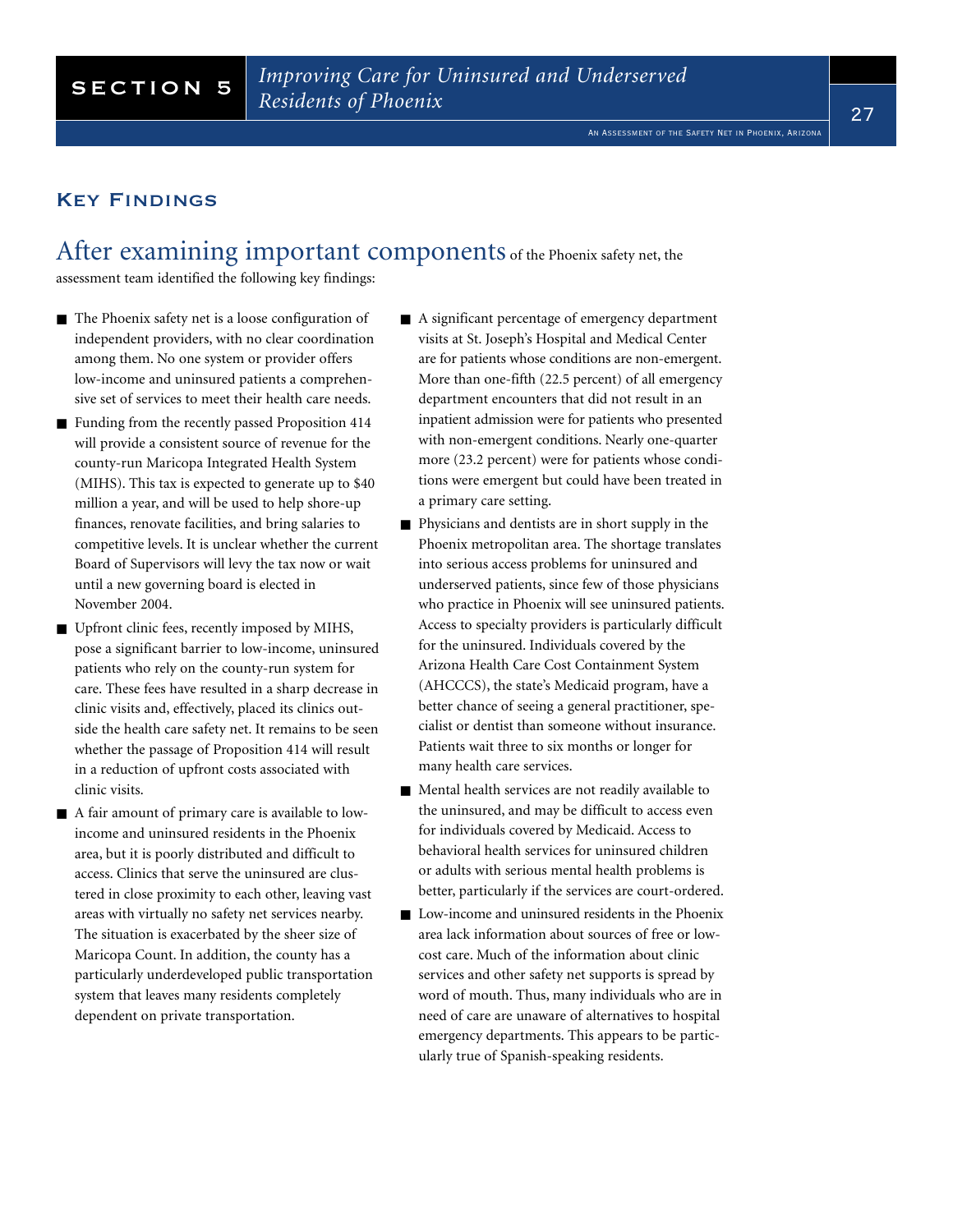### Issues for Consideration

### The *Urgent Matters* safety net assessment team offers the following

issues for consideration.

- Maricopa County should commission a study to determine what effects the dramatic changes in public financing (e.g., Proposition 204, Tobacco Tax, Proposition 414) have had on the safety net and its ability to serve the uninsured and underserved. The study should include an investigation of any unintended consequences of the legislation on the principal safety net institutions in the county. The study should also examine whether MIHS can continue to provide vital services to county residents at rates that are not overly burdensome.
- Efforts should be made to attract and retain qualified physicians in the Phoenix metropolitan area. In addition, in order to increase the supply of providers available to low-income and uninsured residents in the county, community leaders should encourage and support programs that train nonphysician primary care practitioners. Nurse practitioners, physician assistants, certified nurse midwives and others could augment the supply of providers and improve access to important services.
- Outreach efforts to educate residents about health care services should be strengthened. Providers and other groups should consider funding community health workers and case managers to bridge the gaps between those who deliver health services and those who consume these services.
- Safety net providers should implement an information system that follows patients across systems and sites of care. Such a system would improve patients' quality of care by streamlining eligibility and registration processes and enabling providers to have more up-to-date information on a patient's clinical profile and history.
- Local officials should examine existing bus routes and evaluate the effectiveness of the transportation system in serving low-income populations. Changes in bus routes should be considered.

SECTION 5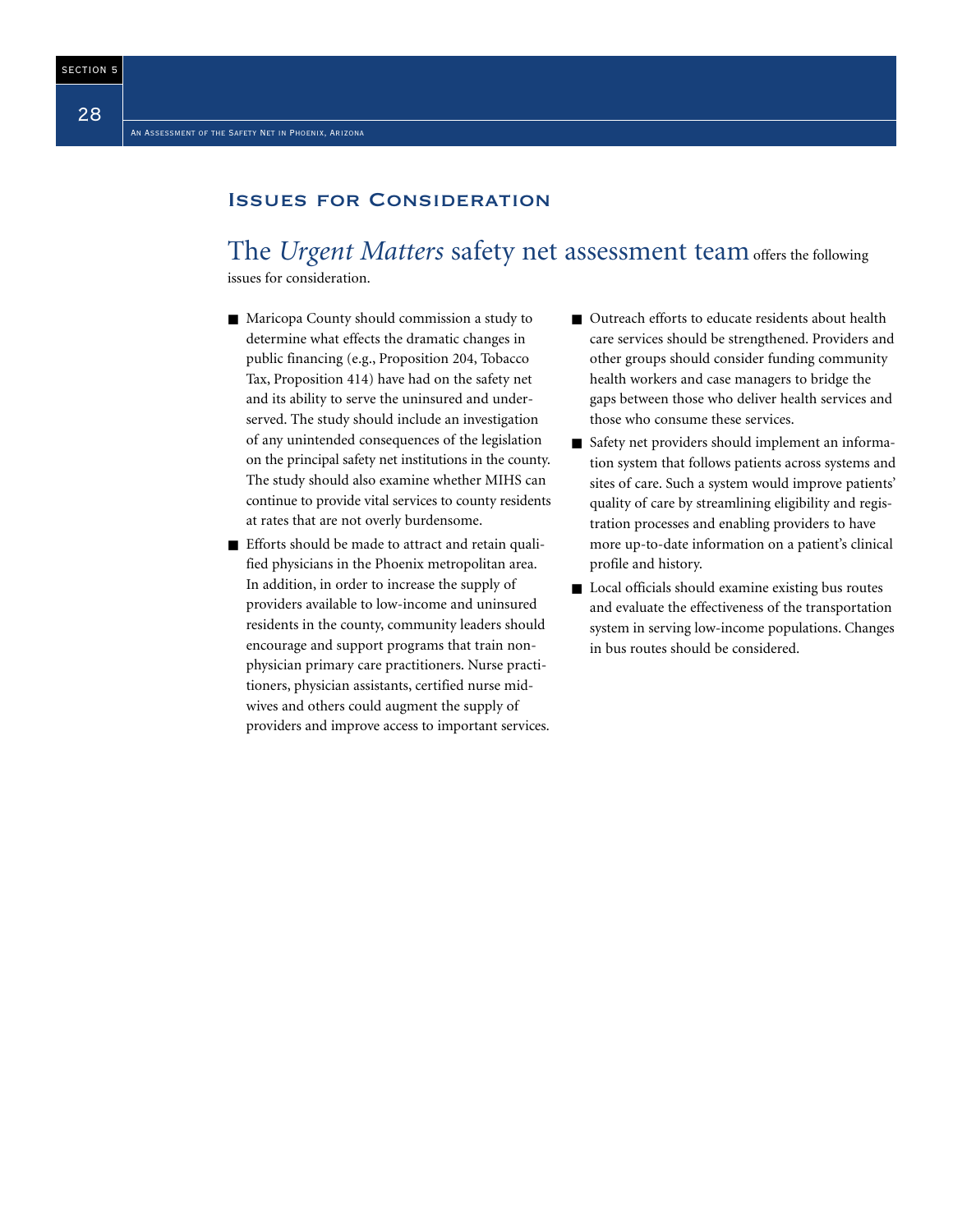- An Assessment of the Safety Net in Phoenix, Arizona
- 29

- 1 Institute of Medicine, *America's Health Care Safety Net: Intact but Endangered* (Washington, DC: National Academy Press, 2000): 21.
- 2 Demographic and economic statistics were calculated using data from the 2002 American Community Survey, a project of the U.S. Census Bureau. The ACS is a sample survey subject to sampling variability. It has a 90 percent confidence interval. The ACS universe includes only household populations and excludes populations living in institutions, college dormitories and other group quarters. The data can be found at www.census.gov/acs/www/Products/Profiles/ Single/2002/ACS/index.htm. U.S. Census Bureau, 2003. *American Community Survey Profile 2002: Phoenix, Maricopa County, Profile of General Demographic, Social and Economic Characteristics.* Washington, DC: U.S. Census Bureau.
- 3 U.S. Census Bureau, State and County Quick Facts, 2000, http://quickfacts.census.gov
- 4 U.S. Census Bureau, 2002 American Community Survey.
- 5 U.S. Census Bureau, 2002 American Community Survey.
- 6 These include individuals who report more than one race.
- 7 In 2003, the FPL was \$8,980 for an individual and \$18,400 for a family of four. (U.S. Department of Health and Human Services, Office of the Assistant Secretary for Planning and Evaluation, 2003).
- 8 The Arizona Medicaid program, commonly knows as AHCCCS (for Arizona Health Care Cost Containment System) is discussed on page 11 of this report.
- 9 This discrepancy may be attributable to the high number of immigrants who are not eligible for Medicaid due to their immigration status, or because they have legally resided in the U.S. for fewer than five years.
- 10 National Association of Community Health Centers, Resources to Expand Access to Community Health (REACH) Data 2002 (Bethesda, MD: NACHC, 2002). The REACH data are based on Census Bureau data and provide estimates on the number of persons by poverty level, age, gender, race, and primary sources of health insurance for each county in the U.S. in 2000. Estimates are based on the 2000-2002 pooled data from the Census Population Survey and the 2000 Census of the United States which are provided by the Bureau of Census.
- 11 J. Kamman, and H. Mattern, "Uninsured Rate Rises in State, U.S.: One million Arizonans without health care," *The Arizona Republic*, 30 September 2003.
- 12 U.S. Department of Labor, Bureau of Labor Statistics, www.bls.gov. September 2003 is the last month for which data are available for both the state of Arizona and the metropolitan area of Phoenix. Rates are not seasonally adjusted.
- 13 J. Kamman and H. Mattern, 30 September 2003.
- 14 Arizona Health Care Cost Containment System, "Acute Care Program Enrollment as of January 2004," www. ahcccs.state.az.us/Statistics/Enrollment/Acute/2004/ enrollmnt.asp
- 15 As of 2001, MMC had 375 staffed beds.
- 16 I. Singer, L. Davison, L. Fagnani, *America's Safety Net Hospitals and Health Systems, 2001: Results of the 2001 Annual NAPH Member Survey* (Washington, DC: National Association of Public Hospitals and Health Systems, September 2003).
- 17 M. Regenstein and J. Shearer, *NAPH Ambulatory Care Source Book: Findings from the 2001 NAPH Ambulatory Care Survey* (Washington, DC: National Association of Public Hospitals and Health Systems, 2001).
- 18 Singer, et al. 2003.
- 19 P. Stemmler, *Crisis of Mission: The Future of the Public Hospital in Arizona, Arizona Health Futures Policy Primer* (Phoenix, AZ: St. Luke's Health Initiatives, April 2003).
- 20 FQHCs are federally funded health centers that are designated to serve medically underserved populations. FQHCs are eligible for Section 330 grants from the Health Resources and Services Administration (HRSA) to offset the costs of care to uninsured patients. They also are eligible for enhanced Medicaid reimbursements.
- 21 Unpublished data from Clinica Adelante, June 2003.
- 22 Ibid.
- 23 These enabling services are common to community health centers and safety net hospitals and include interpreter services, nutrition counseling, transportation, case management, and the like.
- 24 Data come from the Uniform Data System (UDS), a national database of patient and health center characteristics managed by the Health Resources and Services Administration. Data are from 2002.
- 25 Title V providers receive block grant funding authorized under Title V of the 1935 Social Security Act to provide services to women, children, youth and families. See www.amchp1.org/aboutamchp/titlev.htm
- 26 Society of St. Vincent de Paul, *2001 Annual Report to the Community* (Phoenix, AZ: St. Vincent de Paul, 2001).
- 27 Unpublished data from Las Fuentes, June 2003.
- 28 P. Stemmler and R. Hughes, "Squeezing the Rock: Maricopa County's Health Safety Net," *Arizona Health Futures, St. Luke's Health Initiatives* (Winter 2002), www.slhi.org/ahf/ahf/ahf-02winter.pdf
- 29 Personal communications with interviewees. Interviews were held between summer 2003 and winter 2004.
- 30 Personal communications with interviewees. Interviews were held between summer 2003 and winter 2004.
- 31 P. Stemmler and R. Hughes, 2002.
- 32 Unpublished data from School-Based Health Care Council, June 2003.
- 33 Value Options, Maricopa County Regional Behavioral Health Authority. See www.valueoptions.com/arizona/en/ whoarewe/index.htm
- 34 Personal communication with interviewees. Interviews were held between summer 2003 and winter 2004.
- 35 Overview of AHCCCS, see www.ahcccs.az.state.gov